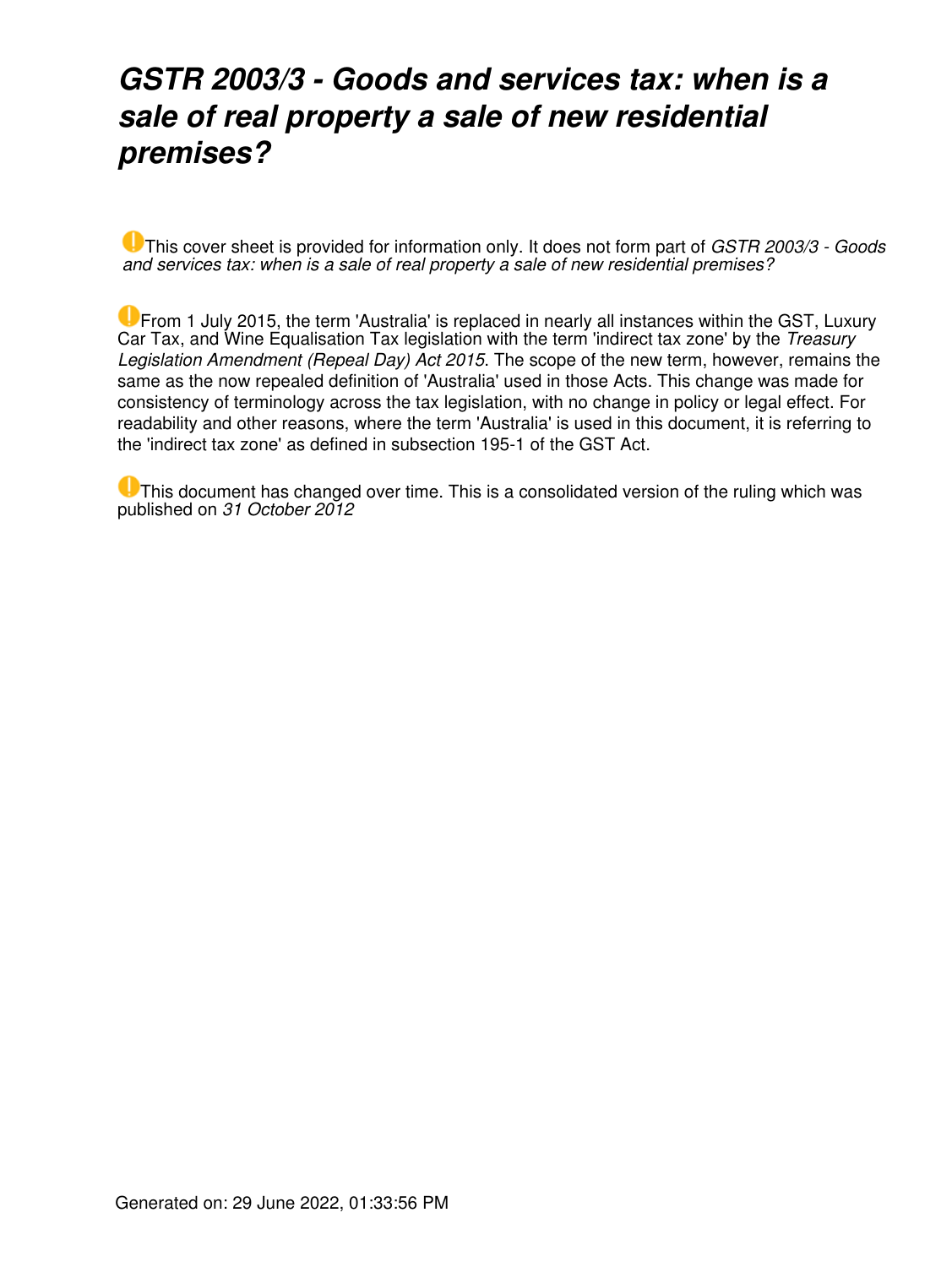

Page status: **legally binding** Page 1 of 34

### **Goods and Services Tax Ruling**

Goods and services tax: when is a sale of real property a sale of new residential premises?

### Contents Para *Preamble*  Date of effect 7 **Background** 9 **Definitions 141 Detailed contents list 148 Appendix 1**

**What this Ruling is about 1** *This document was published prior to 1 July 2010 and was a public ruling for the purposes of former section 37 of the Taxation Administration Act 1953 and former section 105-60 of Schedule 1 to the Taxation Administration Act 1953.* 

**Ruling with explanations 16** *From 1 July 2010, this document is taken to be a public ruling under*  **Examples 99** *Division 358 of Schedule 1 to the Taxation Administration Act 1953.* 

> *A public ruling is an expression of the Commissioner's opinion about the way in which a relevant provision applies, or would apply, to entities generally or to a class of entities in relation to a particular scheme or a class of schemes.*

*If you rely on this ruling, the Commissioner must apply the law to you in the way set out in the ruling (unless the Commissioner is satisfied that the ruling is incorrect and disadvantages you, in which case the law may be applied to you in a way that is more favourable for you - provided the Commissioner is not prevented from doing so by a time limit imposed by the law). You will be protected from having to pay any underpaid tax, penalty or interest in respect of the matters covered by this ruling if it turns out that it does not correctly state how the relevant provision applies to you.*

*[Note: This is a consolidated version of this document. Refer to the Legal Database (http://law.ato.gov.au) to check its currency and to view the details of all changes.]*

### **What this Ruling is about**

1. This Ruling explains what is a 'sale' for the purposes of section 40-65 and when **real property** is **new residential premises**  pursuant to section 40-75 of the *A New Tax System (Goods and Services Tax) Act 1999* (the GST Act).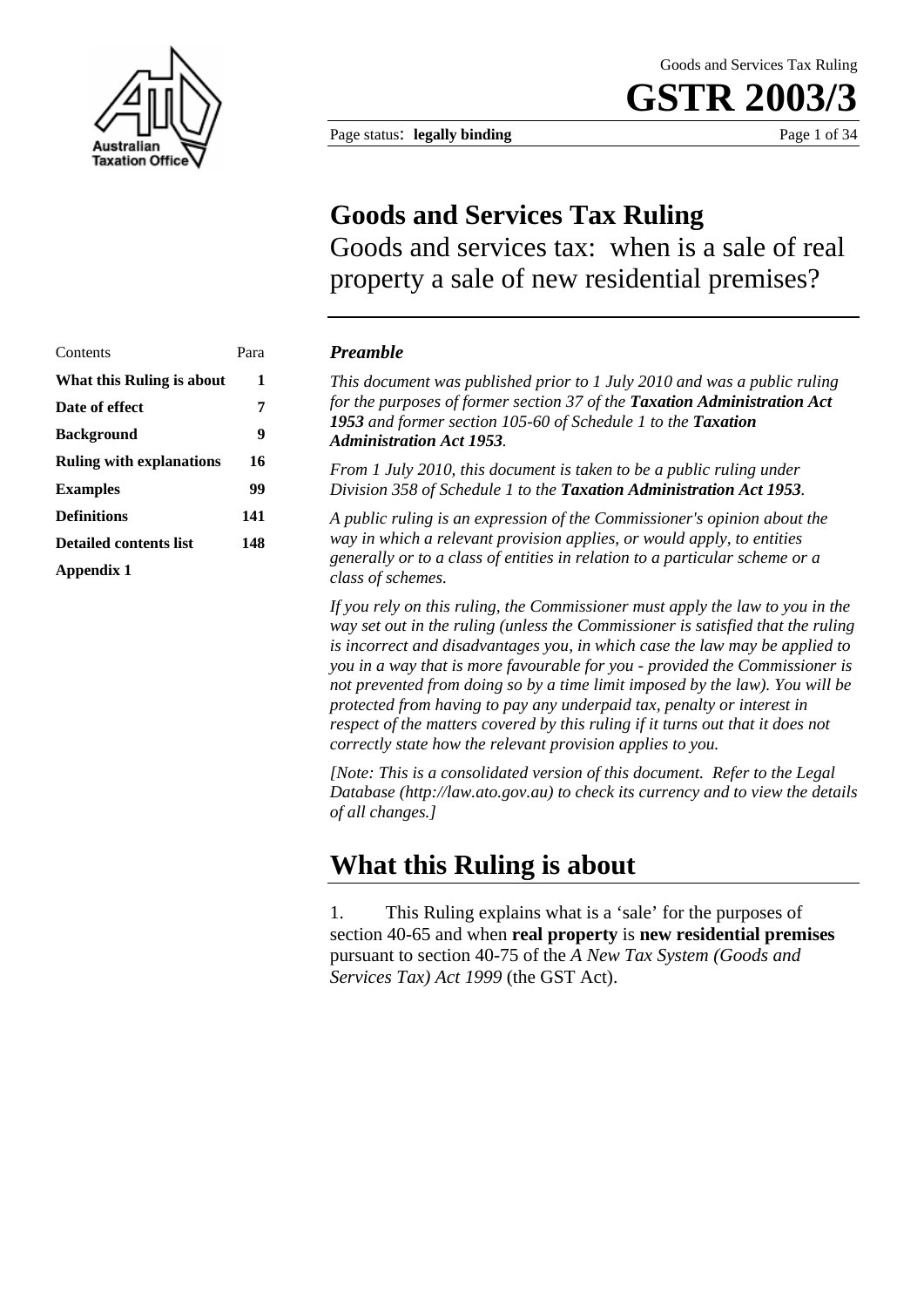Goods and Services Tax Ruling

### **GSTR 2003/3**

2. Whether GST is payable on a sale of **real property** will depend on many circumstances. One of these circumstances is whether or not real property is new residential premises. This Ruling deals with the circumstances in which **residential premises** are new residential premises. The sale of **commercial residential premises** is considered in Goods and Services Tax Ruling GSTR 2000/20.<sup>1</sup>

3. This Ruling does not consider supplies of residential premises by way of **long-term lease** under section 40-70 of the GST Act. However, to the extent that it is necessary to determine whether such premises are new residential premises for the purpose of paragraph  $40-70(2)(b)$ , this Ruling will apply.

4. This Ruling does not consider the sale of residential premises that are not real property. It does not consider the sale of a floating or a transportable home.

5. Certain terms used are defined or explained in the Definitions section of this Ruling. These terms, when first mentioned, appear in **bold type**.

6. All legislative references in this Ruling are to the GST Act unless otherwise specified.

### **Date of effect**

7. This Ruling applies [to tax periods commencing] both before and after its date of issue. However, this Ruling will not apply to taxpayers to the extent that it conflicts with the terms of a settlement of a dispute agreed to before the date of issue of this Ruling (see paragraphs 75 and 76 of Taxation Ruling TR 2006/10).

8. [Omitted.]

 $\overline{a}$ 

<sup>1</sup> Whether a supply is made in the course or furtherance of an enterprise is dealt with in Miscellaneous Taxation Ruling MT 2000/1 and Goods and Services Tax Determination GSTD 2000/8.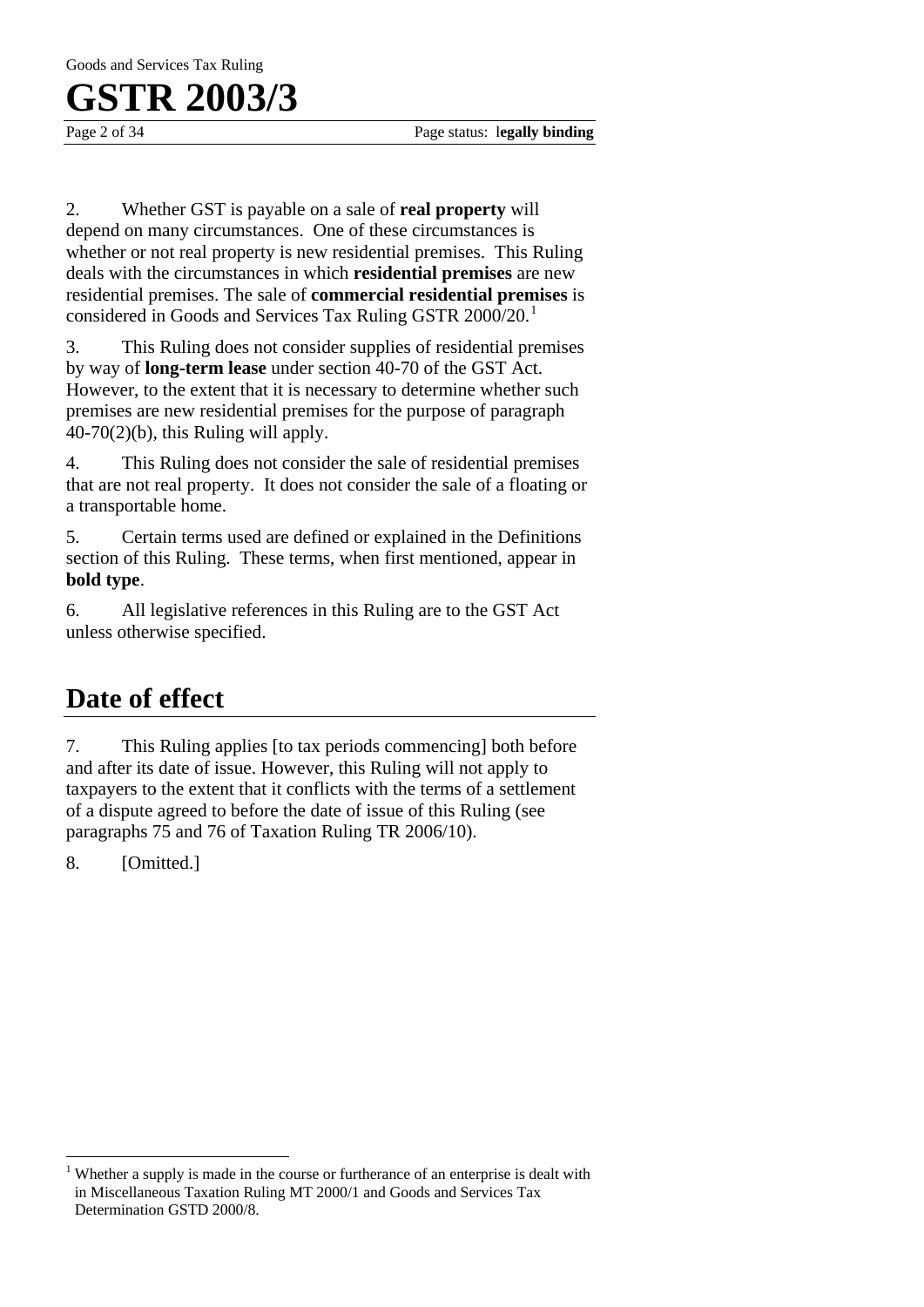### **Background**

9. Subject to two exceptions (being commercial residential premises and new residential premises), the sale by registered entities<sup>2</sup> of residential premises such as houses and units is input taxed, to ensure comparable treatment with owner-occupiers. The supply of residential premises is only input taxed to the extent that the premises are premises to be used predominantly for residential accommodation.<sup>3</sup> For example, where a property consists of retail premises below and a separate residential flat above on a single title, there may be a mixed supply. The supply of the retail premises by a registered entity will be taxable and the supply of the flat may be input taxed. Where there is a mixed supply the consideration will need to be apportioned as explained in Goods and Services Tax Ruling GSTR 2001/8.<sup>4</sup>

10. The sale of new residential premises (whether it is a house or a unit) by a registered entity (for example, a builder or developer) in the course or furtherance of an enterprise it carries on, is a taxable supply.

11. The sale of a person's private residential premises will not be subject to GST, even if the premises are new residential premises, unless the sale is in the course or furtherance of that person's enterprise<sup>5</sup> and the person is registered or required to be registered for GST.

12. Residential premises constructed by a builder or developer, who is registered for GST purposes or required to be registered, are subject to GST upon first sale. Where a developer purchases a commercial building, demolishes it and builds an apartment block, a supply of the apartment block or strata titled units in that block is treated as a sale of new residential premises and is subject to GST.

<sup>&</sup>lt;sup>2</sup> In this Ruling 'registered entity' includes entities that are required to be registered. It should be noted that a single activity of developing and selling a property may be sufficient to require a person to be registered – see sections 9-20 and 23-5 and Division 188. See also  $\overline{MT}$  2000/1 and GSTD 2000/8.

As noted in GSTR 2000/20 at paragraph 19 (as amended in the Addendum to that Ruling) – 'It is their physical characteristics that mark them out as a residence. In turn, these characteristics determine when the use or proposed use is for

residential accommodation.' 4 Paragraphs 106 to 108 of GSTR 2001/8.

 $<sup>5</sup>$  MT 2000/1 paragraph 25, and also GSTD 2000/8 paragraph 8.</sup>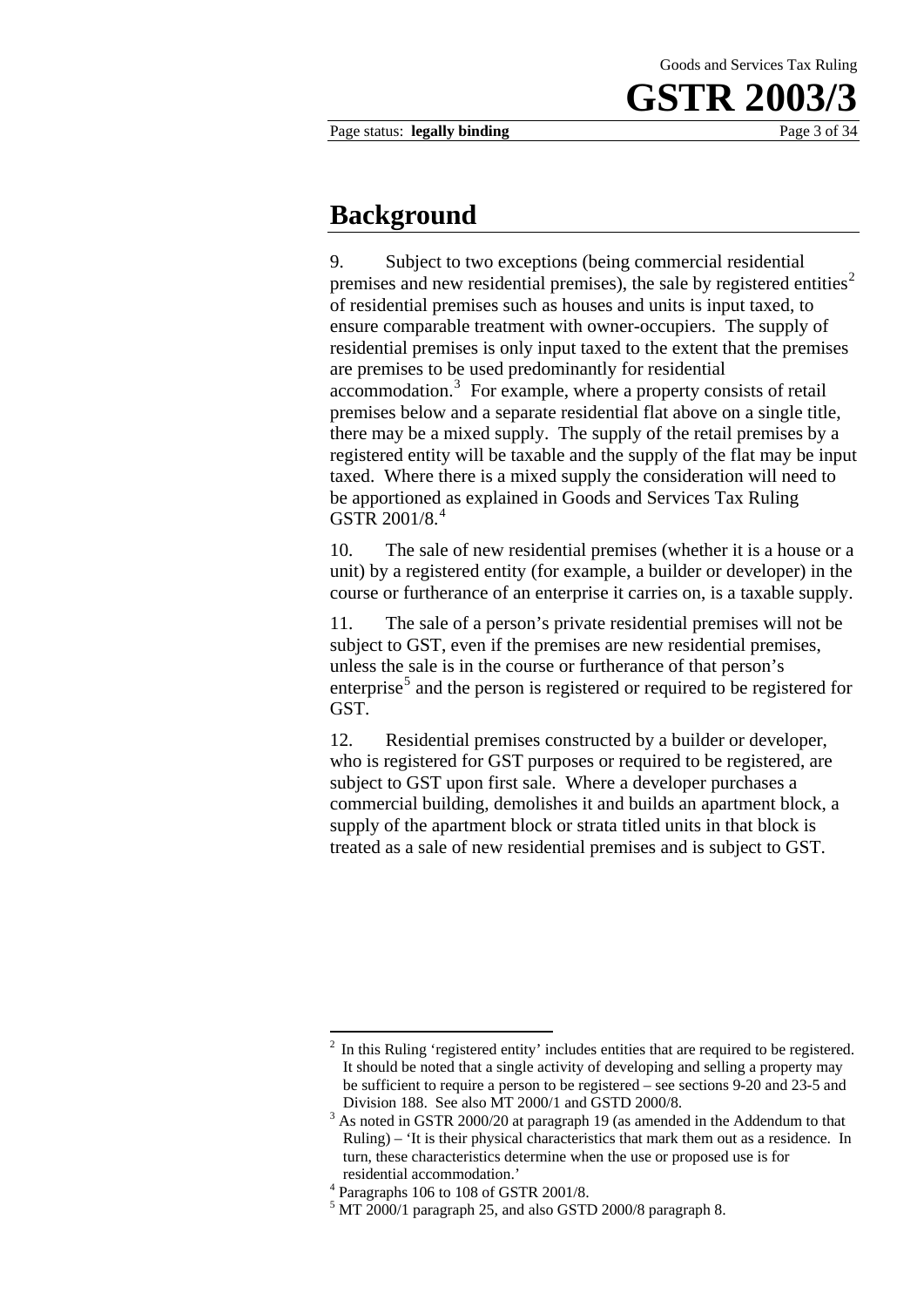Goods and Services Tax Ruling

### **GSTR 2003/3**

Page 4 of 34 Page status: l**egally binding**

13. Sales of housing which has been used for residential accommodation before 2 December 1998 (either for rental income production or for owner occupation) are not subject to GST as new residential premises. The exceptions are where new residential premises are created through **substantial renovations** or are built to replace demolished premises on the same land.<sup>6</sup>

14. In addition, the GST Act provides that where residential premises are sold after five or more years of being rented continuously, they are not new residential premises and the sale, therefore, is an input taxed supply. An entity that is intending to rent out the residential premises is not entitled to claim input tax credits in respect of construction and acquisition costs of those premises.<sup>7</sup>

15. This Ruling contains a number of examples. An example may relate to a number of concepts discussed in several different parts of the Ruling. The examples appear at paragraphs 99 to 140 of this Ruling.

### **Ruling with Explanations**

16. Sections 40-65 and 40-75 determine whether a particular supply of real property that is residential premises is an input taxed supply. To the extent that a sale of real property is not input taxed under these specific provisions it is necessary to consider whether the supply is a taxable supply under the basic rules in section 9-5.

17. Subsection 40-65(2) states that a sale of residential premises is not input taxed to the extent that they are:

- commercial residential premises; or
- new residential premises other than those used for residential accommodation before 2 December 1998.

18. 'Sale of real property', 'sale' and 'sold' are not defined in the GST Act. The ordinary meaning of 'sale' is the transfer, or agreement to transfer, property to a buyer for a price. For the purposes of section 40- 65, we consider that 'sale' and 'sold' refer to the disposal of the land held in its entirety for consideration. The application of section 40-65 to residential premises means that 'sale' and 'sold' refer to the transfer of the full and complete ownership of land, that is, the maximum interest that the Crown has alienated – whether it is freehold or leasehold. The grant of an interest in property by way of lease, hire or licence, with the exception of long-term leases<sup>8</sup>, is dealt with specifically by section 40-35 and does not fall for consideration under section 40-65.

 $\overline{a}$  $6$  Paragraphs 40-75(1)(b) and (c).

 $7$  Paragraph 11-15(2)(a).

<sup>&</sup>lt;sup>8</sup> 'Long-term lease' is defined in section 195-1; see paragraph 143 of this Ruling.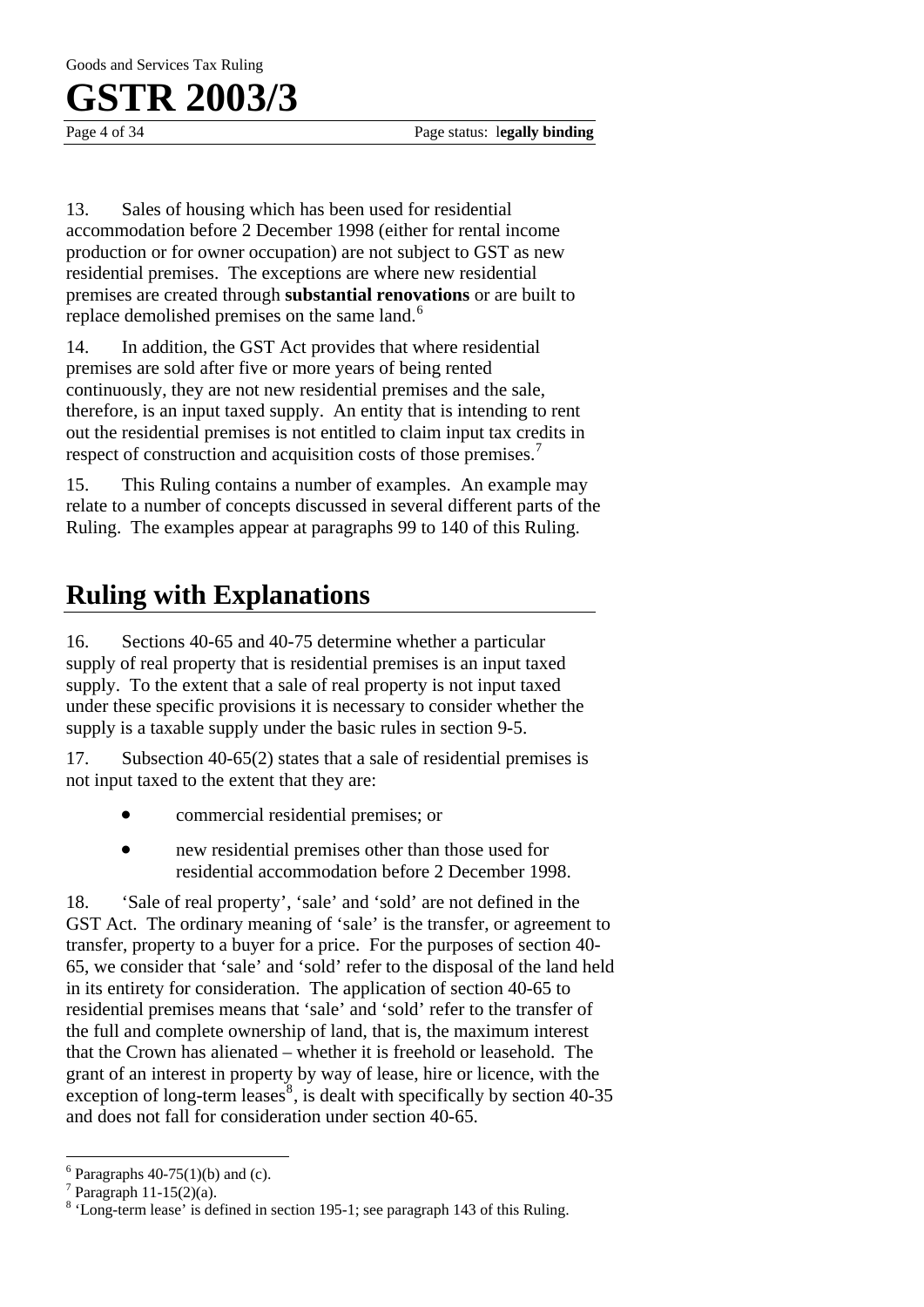Page status: **legally binding** Page 5 of 34

19. For example, an entity purchases an apartment building and leases out those premises for a period of 10 years. It sells the premises subject to the existing lease. What has been sold is the freehold interest. As this has been previously sold the sale is not a supply of new residential premises and is therefore an input taxed supply. The transfer of a leasehold interest in residential premises by a lessee is dealt with under section 40-35, and is not a sale for the purposes of section 40-65.

20. Subject to subsection 40-65(2), the sale of real property is input taxed, but only to the extent that the property is residential premises to be used predominantly for residential accommodation.<sup>9</sup> While the definition of 'real property' in section 195-1 includes a range of interests in, or rights over, or in relation to land<sup>10</sup>, section 40-65 is limited to real property that is residential premises.

21. Where residential premises have been used only for the purpose of making input taxed supplies (i.e. residential rental) because of paragraph 40-35(1)(a) for a continuous period of at least 5 years since the premises would otherwise have become new residential premises, they are no longer new residential premises. This is explained further in paragraphs 89 to 93 of this Ruling.

22. A supply of residential premises by way of sale is a taxable supply where all the following conditions are met:

- the residential premises are new residential premises as defined in section 40-75;
- the new residential premises were not used for residential accommodation before 2 December  $1998^{11}$ ;
- the supply is made for consideration<sup>12</sup>;
- the supply is made in the course or furtherance of an enterprise that the vendor carries on  $13$ ;
- the residential premises are in Australia<sup>14</sup>; and
- the vendor is registered, or required to be registered.<sup>15</sup>

23. A flowchart showing the GST treatment of the sale of residential premises by a registered entity in the course or furtherance of its enterprise is attached as Appendix 1.

 $9$  Subsection 40-65(1).

<sup>&</sup>lt;sup>10</sup> See definition at paragraph 144 of this Ruling.

<sup>&</sup>lt;sup>11</sup> Paragraph 40-65(2)(b).

 $12$  Paragraph 9-5(a).

 $13$  Paragraph 9-5(b).

<sup>&</sup>lt;sup>14</sup> Paragraph 9-5(c) and subsection 9-25(4).

 $15$  Paragraph 9-5(d).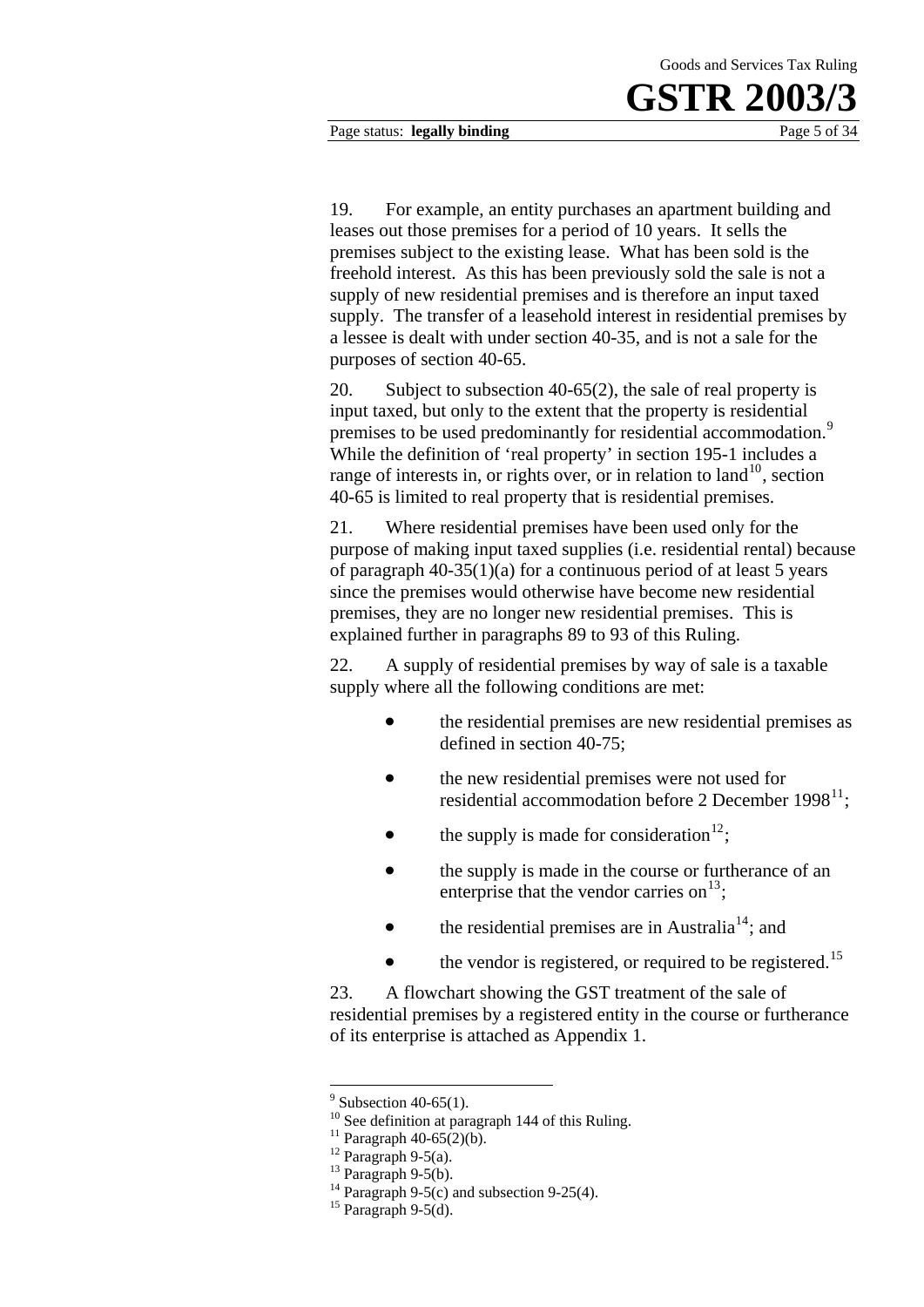Goods and Services Tax Ruling

## **GSTR 2003/3**

24. Subject to subsection 40-75(2), residential premises are new residential premises, as defined in subsection 40-75(1), if they:

- (a) have not previously been sold as residential premises and have not previously been the subject of a long-term lease; or
- (b) have been created through substantial renovations of a building; or
- (c) have been built, or contain a building that has been built, to replace demolished premises on the same land.

25. It may be possible that in some circumstances more than one of the categories is satisfied. However, provided residential premises satisfy any one of the categories, they are new residential premises. Where none of the categories is satisfied the residential premises are not new residential premises.

26. Subsection 40-75(1) states when residential premises are new residential premises. The definition of 'residential premises' in section 195-1 refers to land or a building that is occupied as a residence or is intended to be, and is capable of being, occupied as a residence. Because of the definition, for land to be residential premises, there must be a building on the land that has the physical characteristics of a residence. Vacant land, of itself, can never have sufficient physical attributes to characterise it as being able to be, or intended to be, occupied as a residence.<sup>16</sup>

27. Paragraph 40-75(1)(a) raises the question whether the residential premises have previously been sold as residential premises or have previously been the subject of a long-term lease. Where land (or part of that land) and a building that is residential premises is sold, it is the previous sale, or long-term lease, of that land (or that part of the land) and building as residential premises which will determine whether the premises are new.

28. Paragraphs 40-75(1)(b) and (c) raise the question of what has been done to the building or the activity of building by the current owner and this will determine whether the residential premises are new residential premises. Although the focus is on the building, residential premises that are new residential premises under paragraph  $40-75(1)(b)$  or (c) include both the land and the building.<sup>17</sup> The land and the building components are not to be considered separately when residential premises are sold. Where the criteria in paragraphs 40-75(1)(b) or (c) are satisfied the residential premises are new residential premises, even though, at some point in the past, they may previously have been sold as residential premises, or have previously been the subject of a long-term lease.

 $\overline{a}$ 

<sup>16</sup> GSTR 2000/20, at paragraph 25.

<sup>&</sup>lt;sup>17</sup> See subsection 40-75(3).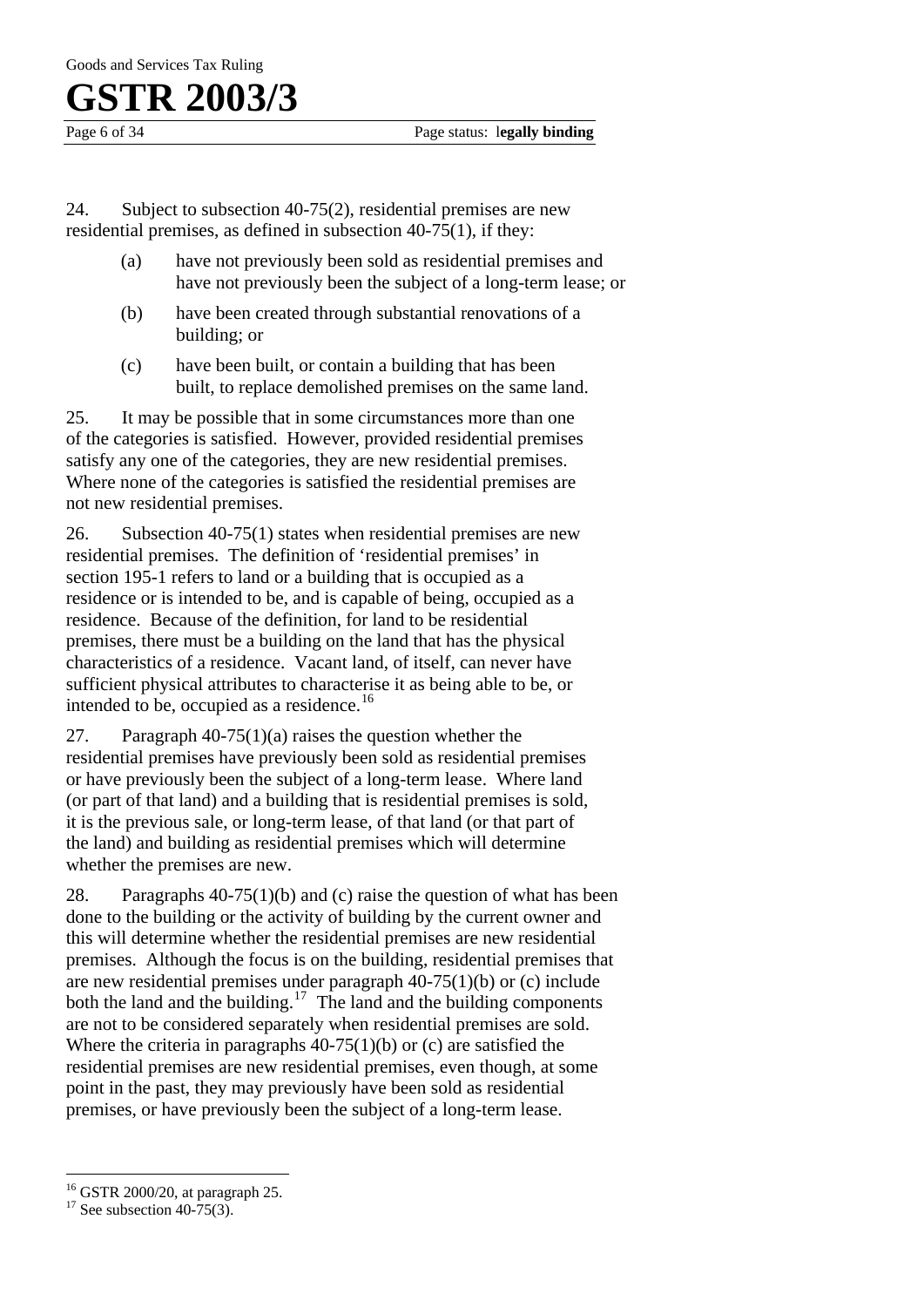#### **Residential premises not previously sold as residential premises and not previously subject to a long-term lease – paragraph 40-75(1)(a)**

29. Residential premises that have not previously been sold as residential premises and have not previously been the subject of a long-term lease are new residential premises.<sup>18</sup>

30. For the purposes of paragraph 40-75(1)(a) we consider the residential premises referred to are the land and the residential building on that land (that is, you look at the land and a building as a 'package'). This is because the definition of 'residential premises' specifically refers to land or a building in the context of residential occupation, and vacant land by itself can never have sufficient physical characteristics to mark it out as being intended to be, or capable of being, occupied as a residence.<sup>19</sup> We consider that the land and building 'package' concept also applies to paragraphs 40-75(1)(b) and  $40-75(1)(c)$ .

31. Where land that contains a residential building is subdivided into two or more lots, to determine whether there are new residential premises, it is necessary to consider whether the land and residential building together have previously been sold as residential premises, or been the subject of a long-term lease.

#### *Changes in the size of the land*

32. Subdivision of land, of itself, does not create new residential premises.

33. In deciding whether land and a building have previously been sold as residential premises or been the subject of a long-term lease, it is necessary to consider the land and building together. Have that land and that building together previously been sold as residential premises, or been the subject of a long-term lease?

34. Where land with a residential building has previously been sold as residential premises, or the subject of a long-term lease, and the area of land is reduced in size, we consider that a subsequent sale of the excised area of land is not a sale of new residential premises. The reduced land area and building, as a 'package', have previously been sold as residential premises, or been the subject of a long-term lease. It is necessary to consider whether a supply of the excised land is a taxable supply in its own right.

<sup>18</sup> Paragraph 40-75(1) (a).

 $19$  GSTR 2000/20, at paragraph 25.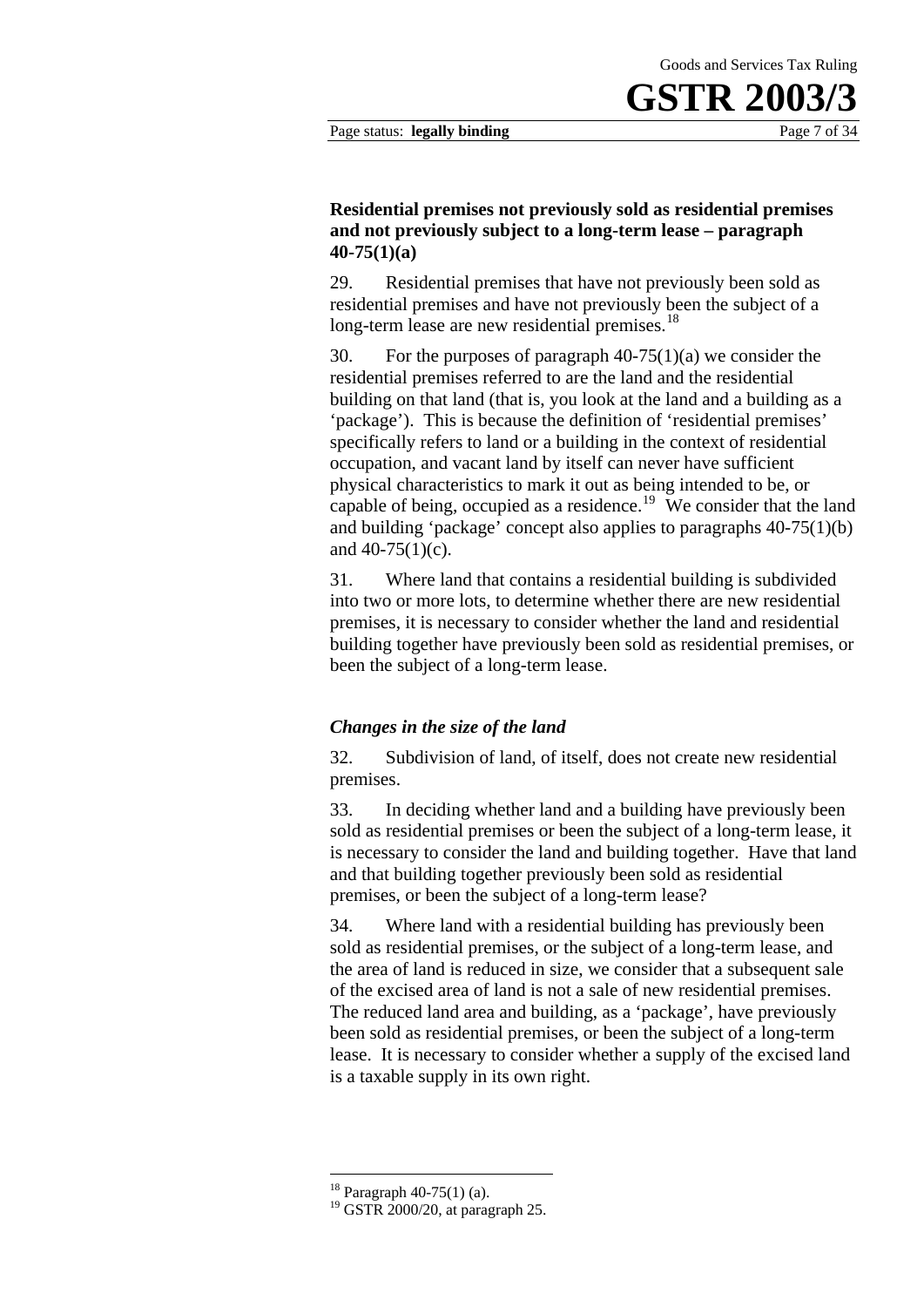Page 8 of 34 Page status: l**egally binding**

35. For example, a house is located in the corner of 1,000 sq m of land. The house and land have previously been sold together as residential premises. A 200 sq m piece of land is subdivided from the existing land and sold. The 'package' of the house and the remaining 800 sq m of land has previously been sold as residential premises and, therefore, is not new residential premises. This is because the remaining 'package' has previously been sold as part of a larger 'package'. The 200 sq m lot is not residential premises.

36. Where land with a residential building has previously been sold as residential premises, or been the subject of a long-term lease, and the area of land is subsequently increased, we consider that there is a different 'package'. Only the residential building and part of the land, as a 'package', have previously been sold or been the subject of a long-term lease. Where a subsequent supply of the building and all the land is made in the course or furtherance of an enterprise, we consider an apportionment of the consideration between the building and previous land area, and the new land, is required.

37. At the time of sale there is a different residential premises 'package'. We consider that this residential premises 'package' is made up of two parts. One part is the land and residential building that has previously been sold as residential premises or been the subject of a long-term lease. This part would be input taxed under section 40-65. The other part is the additional land area that had not previously been sold or been the subject of a long-term lease as part of the earlier residential premises 'package'. This part is excluded from the input taxed treatment of the rest of the property, and its sale may be a taxable supply under section 9-5. Where the residential premises and the new land area are sold together for a single price, so that there are taxable and input taxed parts, an apportionment is required. Various acceptable methods of apportionment are discussed in GSTR 2001/8 at paragraphs 97 to 111.

#### *New residential premises where building relocated*

38. A residential building may be relocated on the same land. For example, a house may be located in the centre of 1600 sq m of land. The house and land have previously been sold together. The house is moved so that it is wholly located within one half of the allotment to enable the land to be subdivided into two 800 sq m blocks. The house and the 800 sq m of land on which it now sits have previously been sold as residential premises.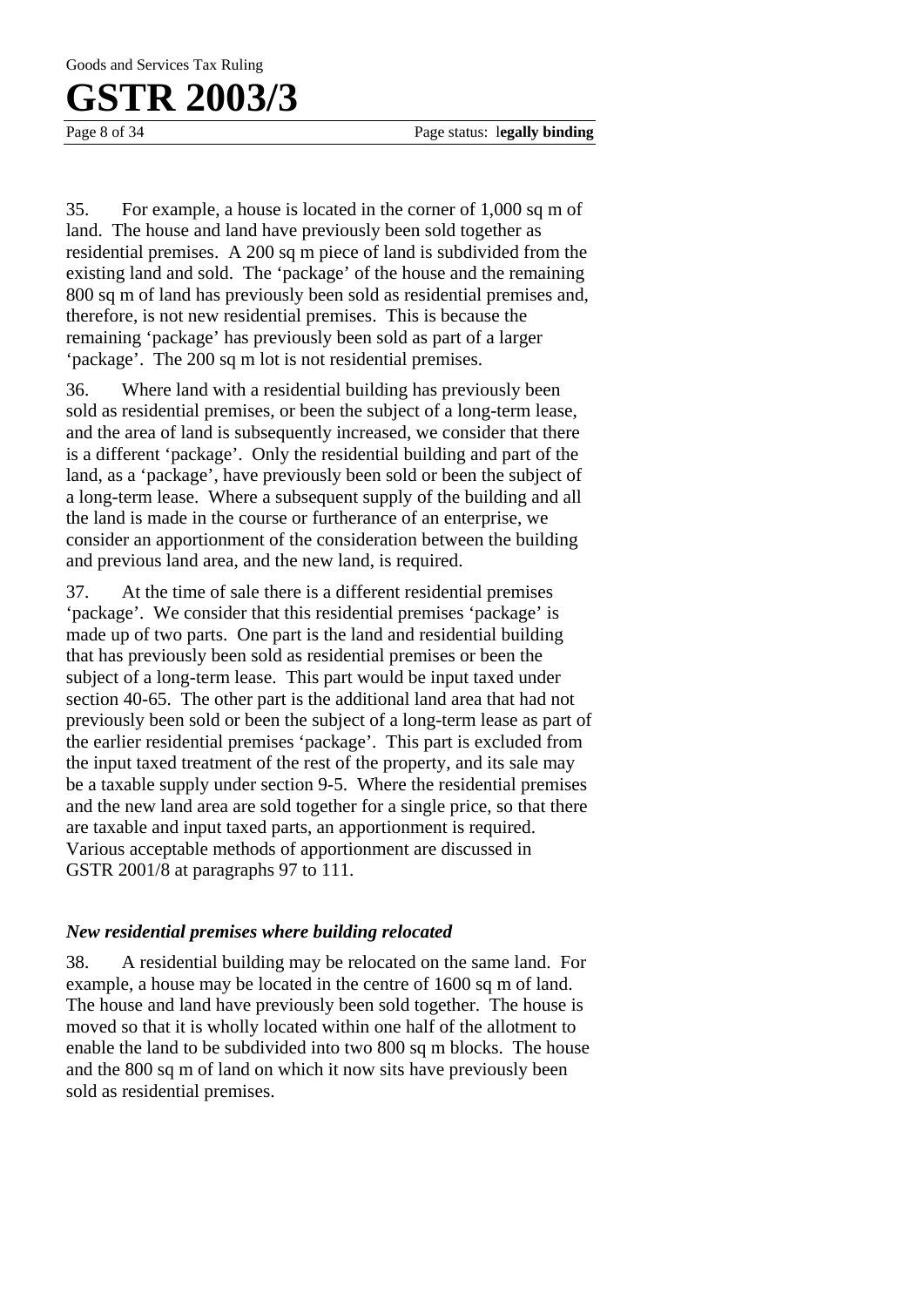Page status: **legally binding** Page 9 of 34

39. Similar principles apply where, for example, a house located in one corner of 2½ hectares of land is relocated to the opposite corner of the site following the subdivision of the land into 20 smaller lots. Where the original land and residential building had previously been sold as residential premises, or been the subject of a long-term lease, we consider that the house and smaller area of land on which it now sits would not be new residential premises. This is because the 'package' has been sold previously, or been the subject of a long-term lease, as part of the larger 'package'.

40. Where a residential building is relocated from one block of land to a different vacant block, we consider that the building and new block of land become new residential premises. The land and building, as a 'package', have not previously been sold together, or the subject of a long-term lease. It may also be necessary to consider whether the supply of the now vacant land after the removal of the building is a taxable supply in its own right. The vacant land is not residential premises.

#### *Residential premises previously sold as commercial property*

41. Residential premises have not been sold as residential premises where the real property was previously sold only as commercial property. For example, where land had only previously been sold with a warehouse constructed on it, and the building is converted to residential premises, the residential premises would be new residential premises. Where a warehouse is converted to residential premises it is unnecessary to look beyond paragraph  $40-75(1)(a)$ . The resulting residential premises have not been previously sold as residential premises, or been the subject of a long-term lease.

#### *Subdivision of apartments into strata title units*

42. A building may comprise flats or units for which no separate title exists. Title refers to the registered ownership of the relevant land and improvements as a whole. The owner of the apartments may decide to obtain permission for a strata title subdivision so that each flat or unit can be sold separately. Approval for the subdivision may be subject to building works being undertaken. For example, approval may be conditional on the construction of a firewall or modifications to the entrance and exit of the building.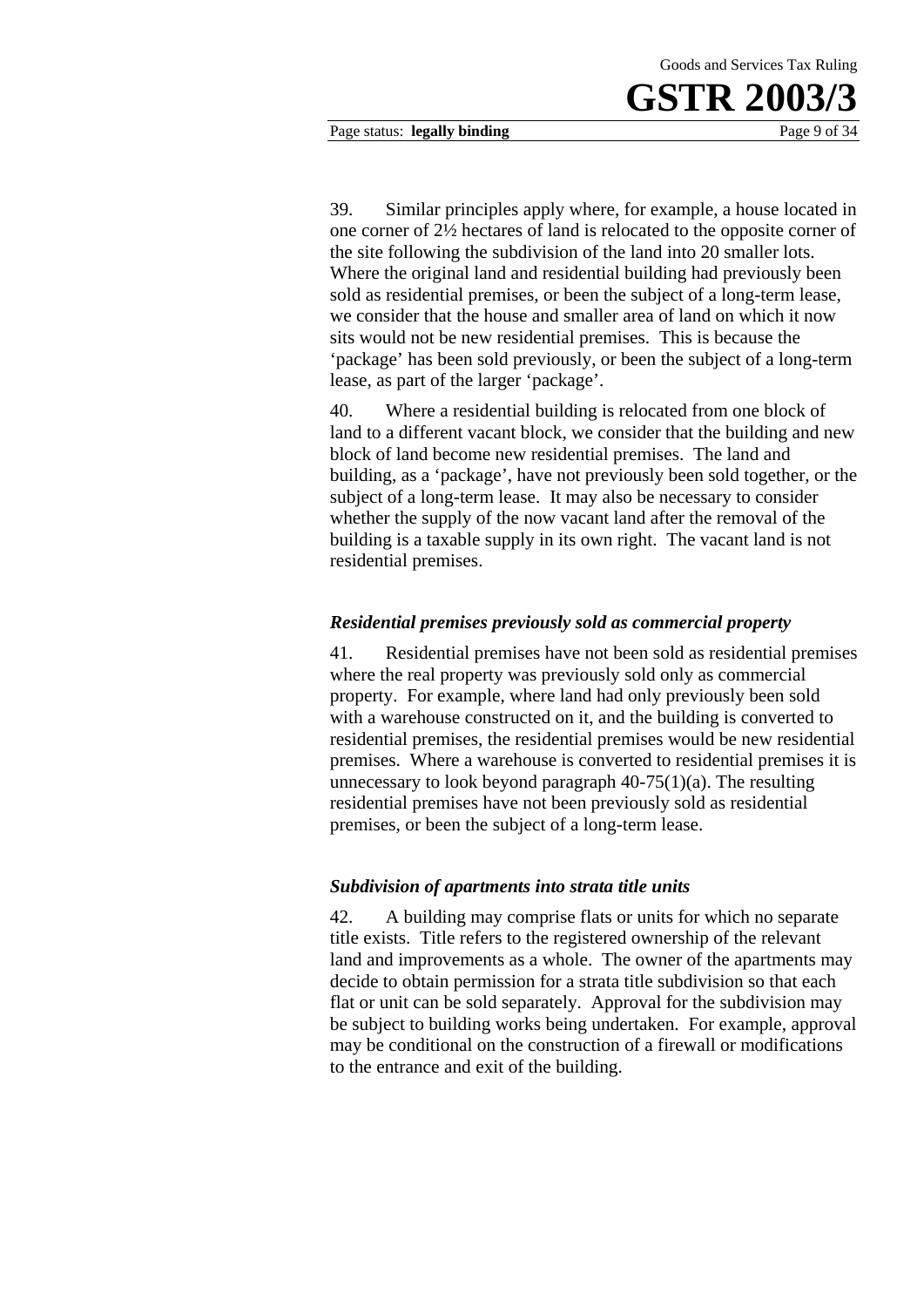43. The process of strata titling an apartment block does not, by itself, create new residential premises under paragraph 40-75(1)(a). When the newly strata titled units are subsequently sold, the supplies of those units are not sales of new residential premises, if the land and the building together have previously been sold as residential premises, or been the subject of a long-term lease. Physically, the combination of land and the building as residential premises remains basically the same. It is only the nature of the legal interest which has changed. If the process of strata titling is accompanied by works on the building, it is then a question of whether the works constitute substantial renovations (see discussion at paragraphs 53 to 83).

#### *Company title converted to strata title*

44. Company title means:  $20$ 

A type of title for multi-occupancy buildings (usually home units), common before the introduction of strata title. Under company title, a company owns the building, and the company's shares are divided into a number of blocks or classes, each block or class entitling the owner of the shares to exclusive occupation of a particular part of the building. This right of exclusive occupation is not a proprietary interest in the freehold, but is rather a contractual right against the company or sometimes a right to be granted a lease.

45. Under company title, the company holds the title to the building. The company may be the first owner having built the building (that is, it has never been sold) or it may have purchased the building (in which case it has previously been sold).

46. The company issues shares that contain certain rights. The rights attached to the shares include an entitlement to occupy a unit in the building owned by the company. Following conversion of the title, in some cases, the newly created strata titled units will be transferred to the existing shareholders for nominal consideration or in exchange for shares in the company.

47. Where the company is the first owner of the building, the supply of the residential units by the company to the individual shareholders is a supply of new residential premises under paragraph  $40-75(1)(a)$  as they have not previously been sold. It is only shares in the company that have previously been sold. The supply of the units may be a taxable supply by the company.

48. However, where the residential units have been used for residential accommodation before 2 December 1998 (paragraph  $40-65(2)(b)$ , the transfer of the newly strata titled units by the company to the shareholders is not a taxable supply, provided paragraphs  $40-75(1)(b)$  or (c) do not apply.

 $\overline{a}$ 

<sup>20</sup> Butterworths Australian Legal Dictionary 1997.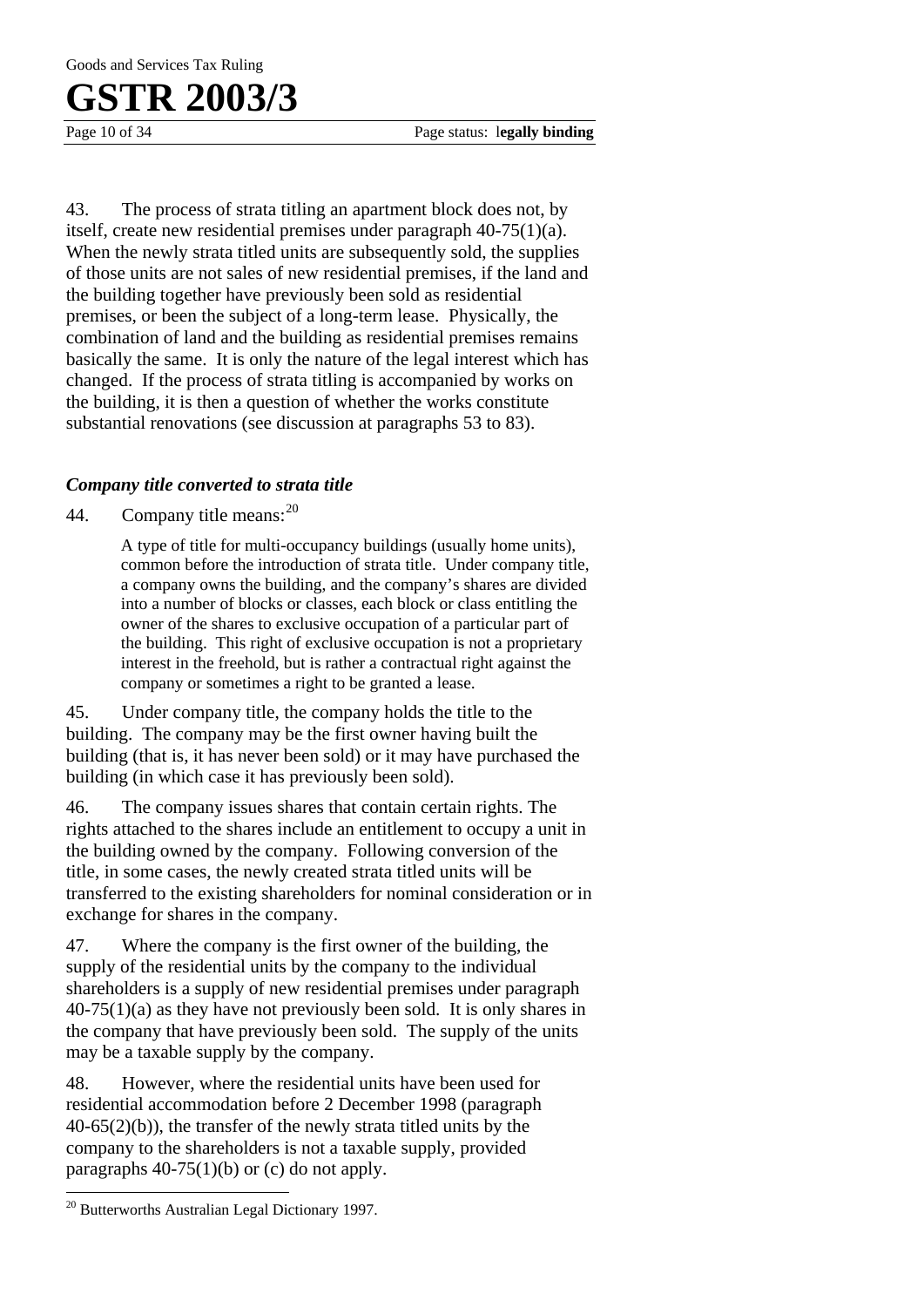Page status: **legally binding** Page 11 of 34

49. Where the shareholder returns the shares to the company in exchange for the unit, the supply of the shares is a financial supply and may be an input taxed supply under Subdivision 40-A. Any subsequent sale of a unit by the new owner will not be a sale of new residential premises under paragraph 40-75(1)(a).

#### *Tenants in common*

50. Residential premises, for example a block of units, may be developed by two or more owners as tenants in common and converted to strata title. The strata titling does not, by itself, involve a transfer of any interest. All that results is that the residential premises are held under a different title by the same owners.

51. The newly created strata titled units may then be transferred between the individual participants so that each becomes the sole owner of specified residential units. For example, A and B are tenants in common in equal shares of land and enter into a joint venture to construct 6 units. A transfers his interest in 3 units to B and B transfers his interest in 3 units to A.

52. In the scenario referred to in paragraph 51 of this Ruling, the transfer of each participant's interest in the 3 units as tenant in common to the other is a sale of residential premises to the extent of the interest supplied by each participant. This is because, pursuant to the definition of 'residential premises' in section 195-1, the interest in the units sold by A and B is in respect of premises that is intended to be occupied, and are capable of being occupied, as a residence or for residential accommodation.

52A. Subsection 40-65(2) provides contextual support for the view that the transfer of each participant's interest in the relevant units is properly characterised as a sale of residential premises to the extent of the interest supplied by each participant. Amongst other things, this subsection provides that a sale of residential premises is not input taxed to the extent that the residential premises are new residential premises. We consider that the words 'to the extent' mean that a residential premises may in part be new residential premises as defined in section 40-75. That is, a sale of the residential premises in their entirety may consist of both taxable and input taxed parts.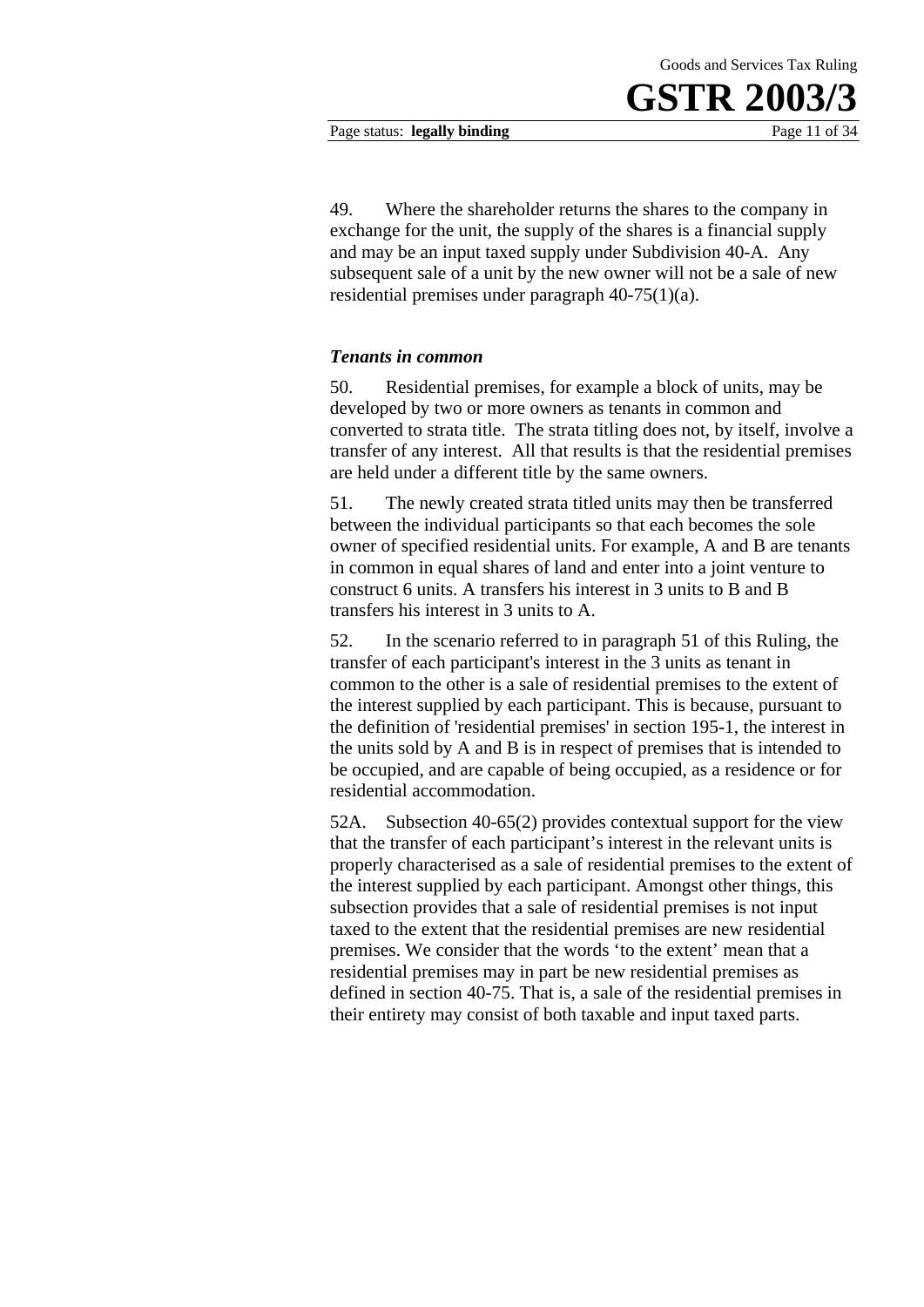$\overline{a}$ 

52B. For instance, with reference to the scenario at paragraph 51 of this Ruling, a subsequent sale of an individual unit by B would therefore be partly an input taxed supply of residential premises in respect of the interest that has previously been sold as new residential premises by A to B and partly a taxable supply of new residential premises with respect to the interest that has not previously been sold as new residential premises.20A

52C. If instead of A and B becoming sole owners of specified units, A and B sold the newly strata titled units together, each individual unit sold would be a sale of residential premises in its entirety.<sup>20B</sup>

#### **New residential premises created through substantial renovations - paragraph 40-75(1)(b)**

53. New residential premises may be created through substantial renovations of a building. A sale of new residential premises may be a taxable supply if the requirements for the making of a taxable supply are satisfied (see paragraph 22). Where, however, the substantial renovations occurred before 2 December 1998 and the premises have been used for residential accommodation before that date, a sale of the premises is not a taxable supply. It is an input taxed supply (paragraph 40-65(2)(b)). Because new residential premises are created for the purposes of paragraph 40-75(1)(b), any previous sale, long-term lease, or use of the residential premises, is not relevant in determining whether the residential premises are new residential premises.

54. The term substantial renovations is defined in section 195-1:

'substantial renovations' of a building are renovations in which all, or substantially all, of a building is removed or is replaced. However, the renovations need not involve removal or replacement of foundations, external walls, interior supporting walls, floors, roof or staircases.

55. This definition requires consideration of what work has been done to the building since it was acquired by the current owner.

<sup>&</sup>lt;sup>20A</sup> Subject to the application of subsection 40-75(2). Refer to paragraphs 89 to 93 of this Ruling.

 $20B$  It is also noted that if A and B were a partnership for the purposes of the GST Act, in this case there may be a sale of residential premises in their entirety to each partner. See paragraphs 85A to 85P and paragraphs 136 to 138 of Goods and Services Tax Ruling GSTR 2003/13 Goods and services tax: general law partnerships for a further explanation of an in-specie distribution by a partnership to a partner.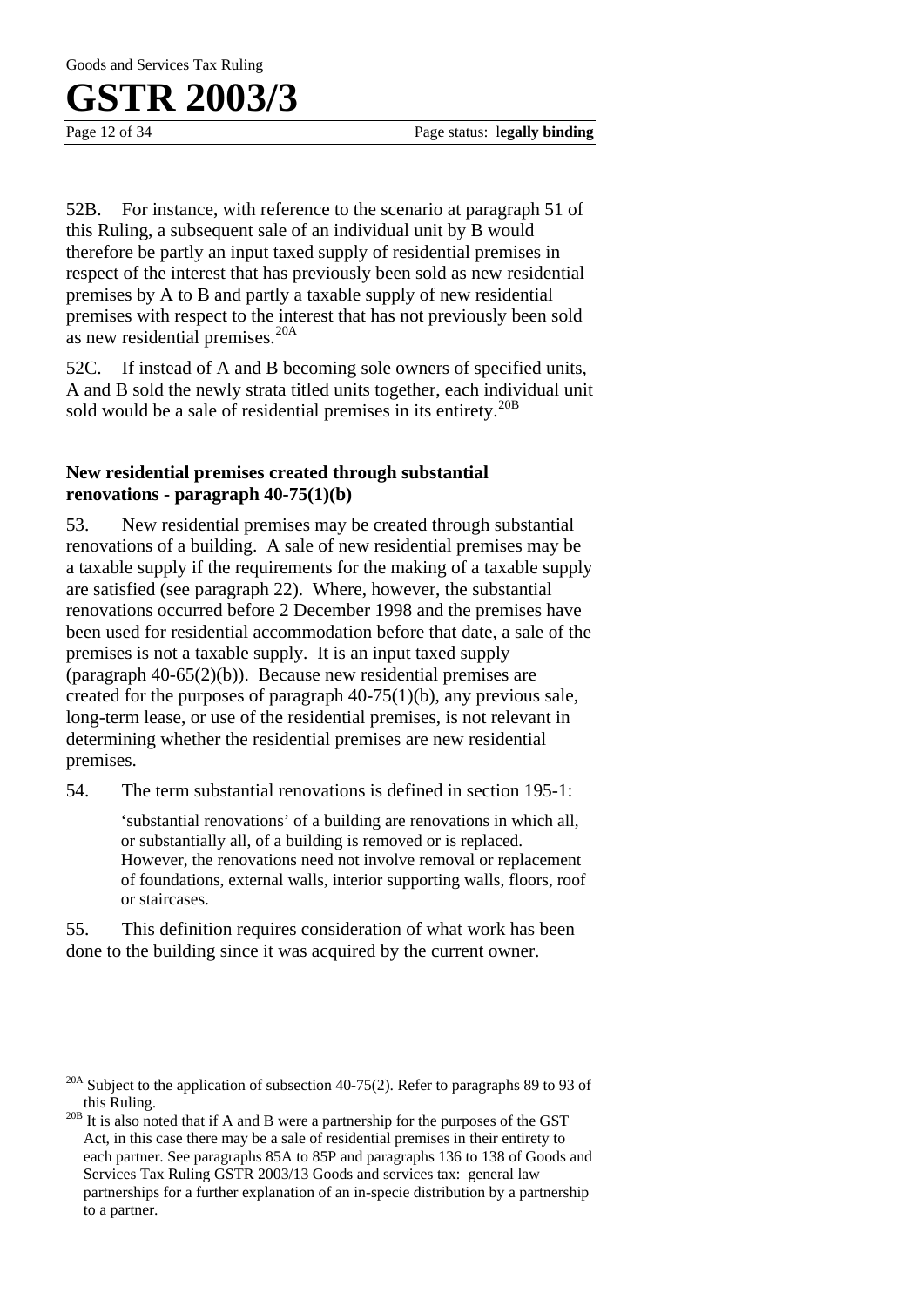56. The word 'building' is not defined in the GST Act. 'Building' means 'a substantial structure with a roof and walls, as a shed, house, department store etc'.<sup>21</sup> In the context of the provision, we consider that an individual strata title unit or apartment is a 'building' and its structure is enclosed within the external walls of the unit, rather than the entire complex.

57. The general usage of the term 'renovate' is 'to make new or as if new again; restore to good condition; repair; to reinvigorate; refresh; revive'.<sup>22</sup> However, the term needs to be considered in the light of the surrounding words in the definition of substantial renovations.

58. The section 195-1 definition of 'substantial renovations' stipulates that the renovations are substantial by requiring all or substantially all of the building to be removed or replaced. We consider the statement '…the renovations need not involve removal or replacement of foundations, external walls, interior supporting walls, floors, roof or staircases', means that the renovations may, but need not, involve the removal or replacement of foundations, external walls, interior supporting walls, floors, roof or staircases.

59. A building comprises a number of components, which can be termed either structural (i.e. the foundations, external walls, interior supporting walls, floors, roof, etc) or non-structural (including fixtures, fittings, plumbing, mechanical, fire systems, electrical, lifts, air conditioning, etc.

#### *Criteria for substantial renovations*

60. Whether renovations are substantial is to be determined in the light of all the facts and circumstances.

61. We consider that for substantial renovations to occur for the purposes of the GST Act, the renovations need to satisfy the following criteria before it is necessary to make further inquiry to establish whether the renovations are substantial:

- (i) the renovations need to affect the building as a whole; and
- (ii) the renovations need to result in the removal or replacement of all or substantially all of the building.

62. Where one of the above criteria is not satisfied substantial renovations have not occurred and no further inquiry needs to be made.

<sup>&</sup>lt;sup>21</sup> The Macquarie Dictionary,  $3<sup>rd</sup>$  Edition.<br><sup>22</sup> The Macquarie Dictionary,  $3<sup>rd</sup>$  Edition.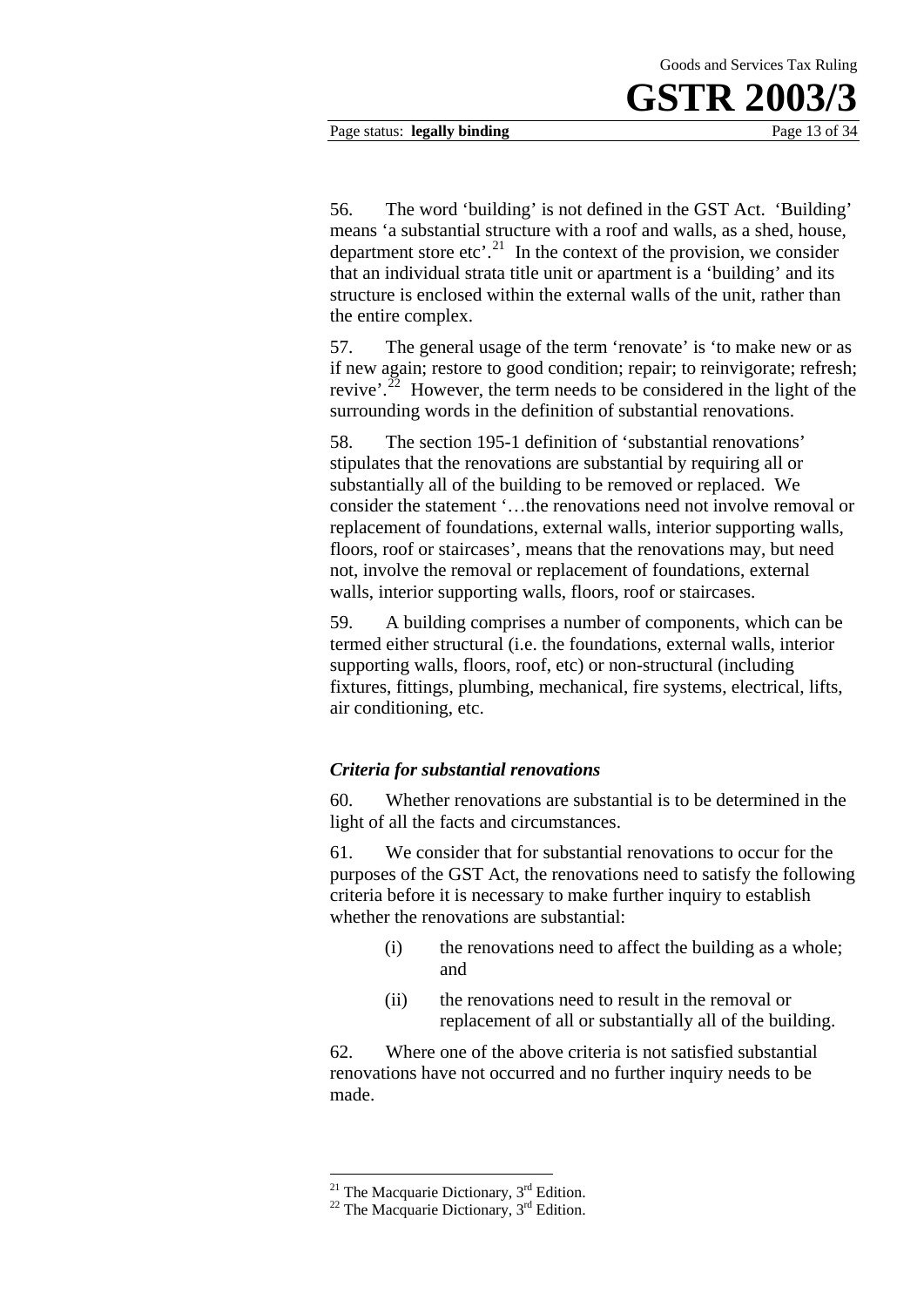#### *Substantial renovations need to affect the building as a whole*

63. Under this heading we discuss the concept of a building in its entirety, works on surrounding land (for example, curtilage) and additions to the building.

#### *Building in its entirety*

64. Whether substantial renovations have occurred should be based on consideration of the building in its entirety, that is the building as a whole, and not by reference to specific or individual rooms in the building. For renovations to be substantial they must directly affect most rooms in a building. The renovation of only one part of a building, without any work on the remaining parts of the building, would not constitute substantial renovations.

65. For example, the owner of a large 4 bedroom house removes the wall between two bedrooms for the purpose of creating a large bedroom with ensuite. The former door to one of the bedrooms is removed and replaced with gyprock so that the newly created larger bedroom can only be entered by one doorway. The room is repainted and recarpeted. Although significant, the work does not constitute substantial renovations as only one area of the house is affected.

#### *Curtilage*

66. Work associated with the renovations, but not directly attributable to the building itself, for example, landscaping and beautification of surrounding land, is not renovations of a building.

#### *Additions*

67. Additions that are undertaken with renovations are not included in determining whether a building has been substantially renovated. However, once it is determined that a building has been substantially renovated and new residential premises created, all additions to the building form part of the new residential premises. This will occur, for example, where all or substantially all of a two-bedroom bungalow is removed and replaced and a covered rear deck is added.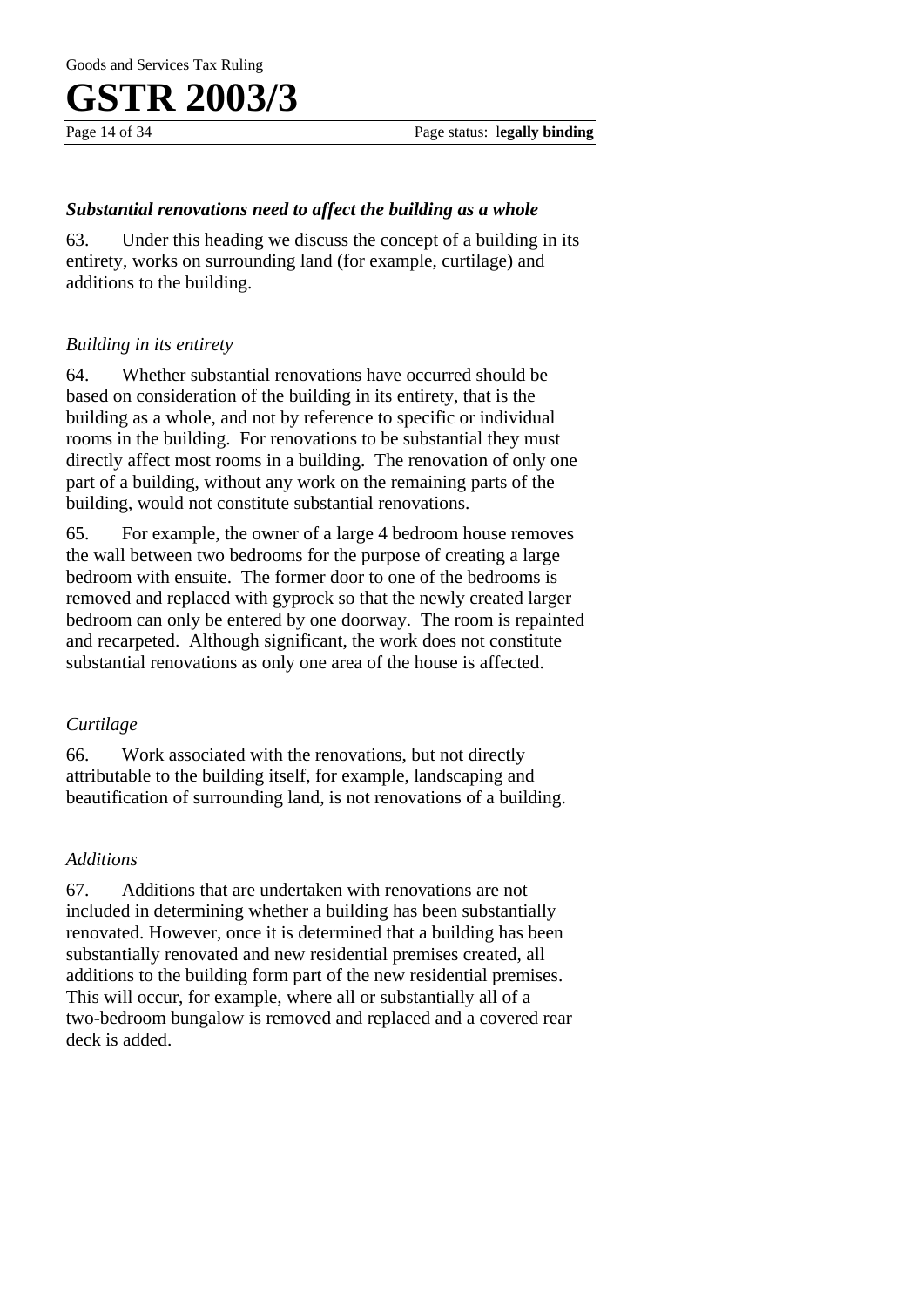Page status: **legally binding** Page 15 of 34

#### *Removal or replacement of all or substantially all of the building*

68. The extent to which parts of a building are removed or replaced will determine whether the above criterion is satisfied. The definition of substantial renovations states that it is not necessary for foundations, external walls, interior supporting walls, floors, roof or staircases to be removed or replaced for renovations to be substantial $^{23}$ 

69. This criterion is satisfied where there is a removal or replacement of a substantial part of the:

- structural components of the building; or
- non-structural components of the building.

70. Structural work may give rise to substantial renovations in its own right. Structural work includes such work as:

- altering, or replacing of, foundations;
- replacing, removing or altering of floors or supporting walls, or parts thereof (interior or exterior);
- lifting or modifying of roofs;
- replacing existing windows and doors such that it is necessary to alter brickwork (for example, replacing a single door with a double sliding door).

71. Structural work is also undertaken in the course of building an extension to a house or adding new bedrooms to a house.

72. Where a substantial part of the structural components of a building is removed or replaced this will often mean that a substantial part of the non-structural components is also removed or replaced.

73. However, substantial renovations may also occur where a substantial part of the non-structural components is removed or replaced but the structural components are not substantially affected. For example, in a unit, it is not essential that both components are substantially removed or replaced for substantial renovations to have occurred.

74. Non-structural building work includes:

- replacing electrical wiring;
- replacing, removing or altering non-supporting walls, or parts thereof (interior or exterior);
- plastering or rendering an entire wall or walls;

<sup>&</sup>lt;sup>23</sup> See paragraph 58.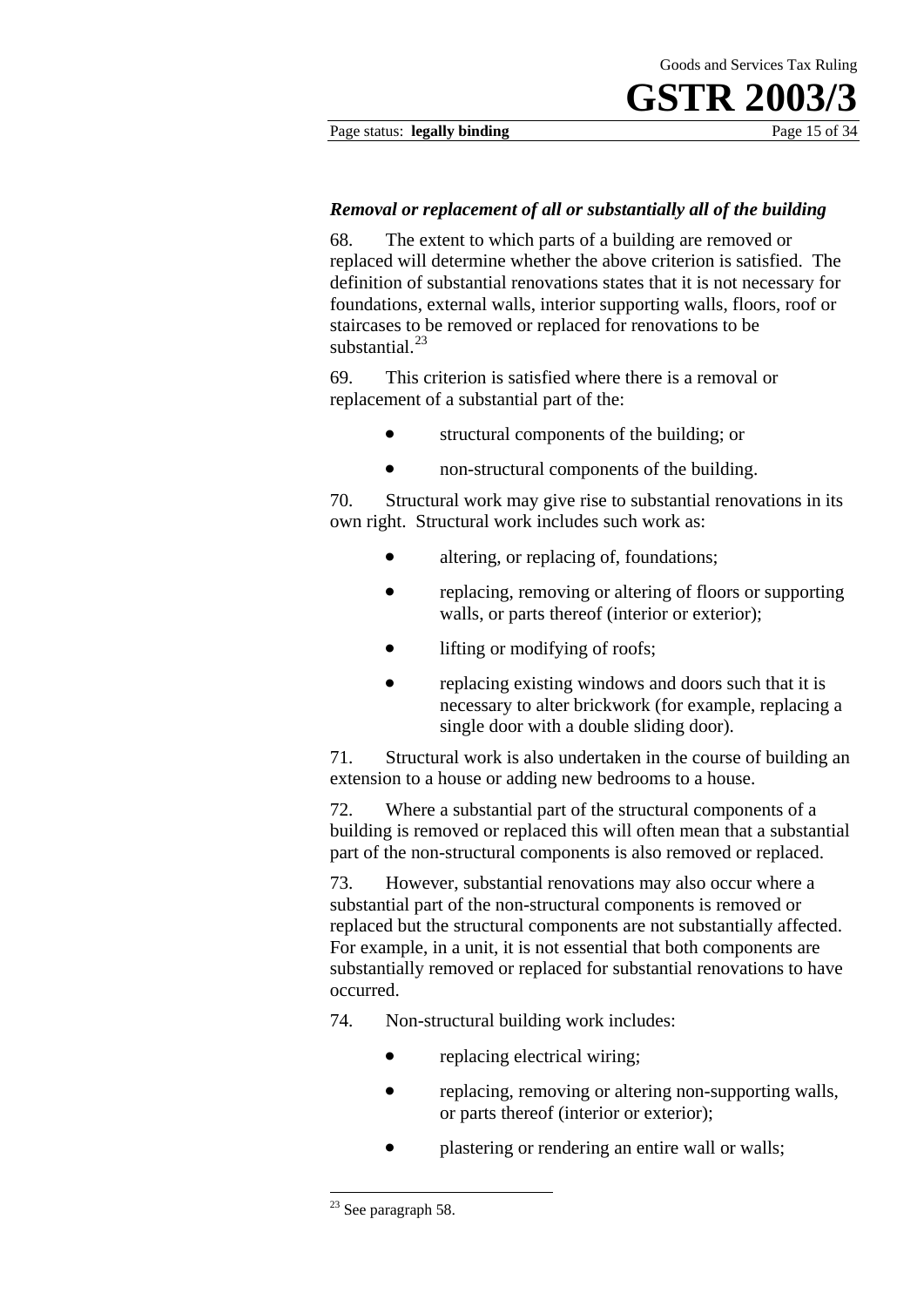Page 16 of 34 Page status: l**egally binding**

- plumbing (eg replacing old metal pipes with copper pipes or plastic pipes);
- removing or replacing kitchen cupboards, bathroom fixtures, etc;
- removing or replacing air-conditioning or security systems.

75. Guidance is provided on what we regard as substantial renovations in Examples 3 to 5 at paragraphs 104 to 114 and Examples 8 to 9 at paragraphs 124 to 130 of this Ruling. For instance, in Example 8, the removal and replacement of the exterior walls, the removal of some internal walls, and the replacement of the flooring and the kitchen in a house are considered collectively to amount to substantial renovations.

76. However, the removal and replacement of a kitchen and bathroom with little else done to the building, apart from repainting and minor repair work, in most circumstances would not be sufficient for substantial renovations to have occurred.

77. As part of renovations, work is often undertaken which does not impact on the structure of the building but is more in the nature of renewing or refreshing what is already there. We consider work of this nature to be cosmetic. Cosmetic work by itself does not amount to substantial renovations. We consider cosmetic work includes:

- painting;
- sanding floors;
- removing and replacing worn or out of date fittings such as light fittings;
- replacing curtains or carpets.

78. Cosmetic work may be undertaken to obtain a better price when selling a property (sometimes referred to as a 'makeover') or to obtain a higher rent. While this is often referred to as a renovation, this is not what the legislation contemplates as 'substantial renovations'. One example of where the work undertaken is largely cosmetic and does not result in substantial renovations, is contained in Example 4 at paragraphs 109 to 110.

79. Where structural or non-structural work amounts to substantial renovations that create new residential premises, any cosmetic work undertaken will form part of the new residential premises.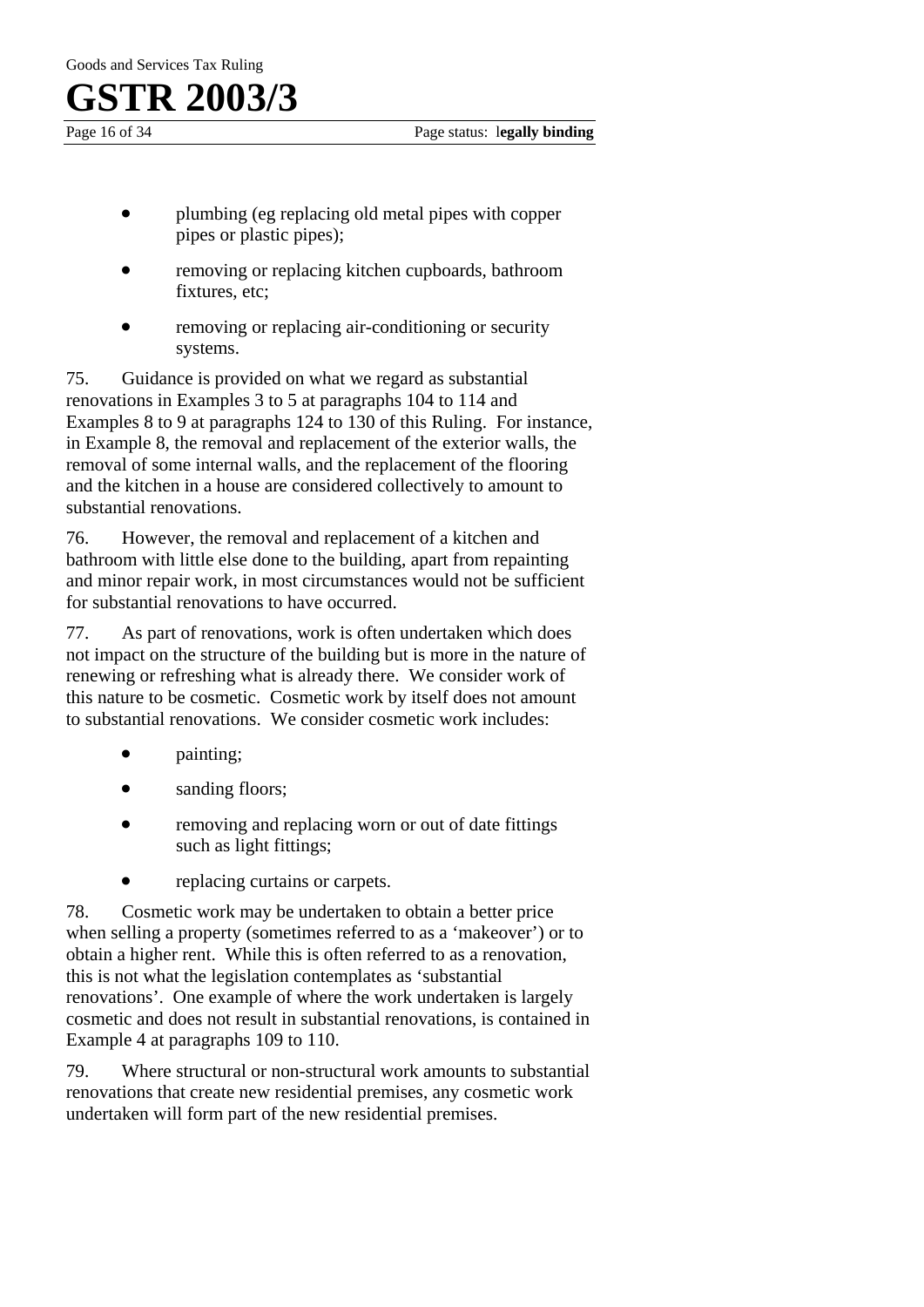Page status: **legally binding** Page 17 of 34

#### *Renovation work by previous owners*

80. Only renovations by the current owner which are reflected in the building at the time of sale are considered in determining whether new residential premises have been created through substantial renovations. Renovations undertaken by previous owners are disregarded in determining whether new residential premises have been created through substantial renovations by the current owner.

#### *Progressive renovations by the same owner*

81. Where new residential premises have been created by progressive renovations completed before 2 December 1998 and the newly created premises have been used for residential accommodation before that date, the sale of the residential premises is input taxed. See Example 9 at paragraphs 128 to 130.

82. It may also be necessary to determine when the premises were last substantially renovated for the purposes of the 5 year rule (see paragraphs 89 to 93 of this Ruling). For the purposes of paragraph 40-75(2)(b), the time at which 'the premises were last substantially renovated' will be the point in time when sufficient renovations had been undertaken to conclude that substantial renovations had occurred, regardless of whether those renovations were undertaken on a progressive basis.

83. Substantial renovations may occur over a few months or in some cases over several years. The fact that lapses may occur in the renovation work does not prevent substantial renovations from occurring. Where renovation work occurs over several years, the state of the property when it was acquired compared to the time of sale is a relevant consideration.

#### **New residential premises that have been built to replace demolished premises on the same land - paragraph 40-75(1)(c)**

84. Under paragraph 40-75(1)(c) new residential premises include residential premises that have been built, or contain a building that has been built, to replace demolished premises on the same land.

85. The word 'demolish' is not defined in the GST Act, and therefore takes its ordinary meaning. The general meaning of the word is 'to throw or pull down (a building etc); reduce to ruins; to put an end to; destroy; ruin utterly'.<sup>24</sup> In the context of the GST legislation, demolish means the pulling down or removal of a building.

 $24$  The Macquarie Dictionary,  $3<sup>rd</sup>$  Edition.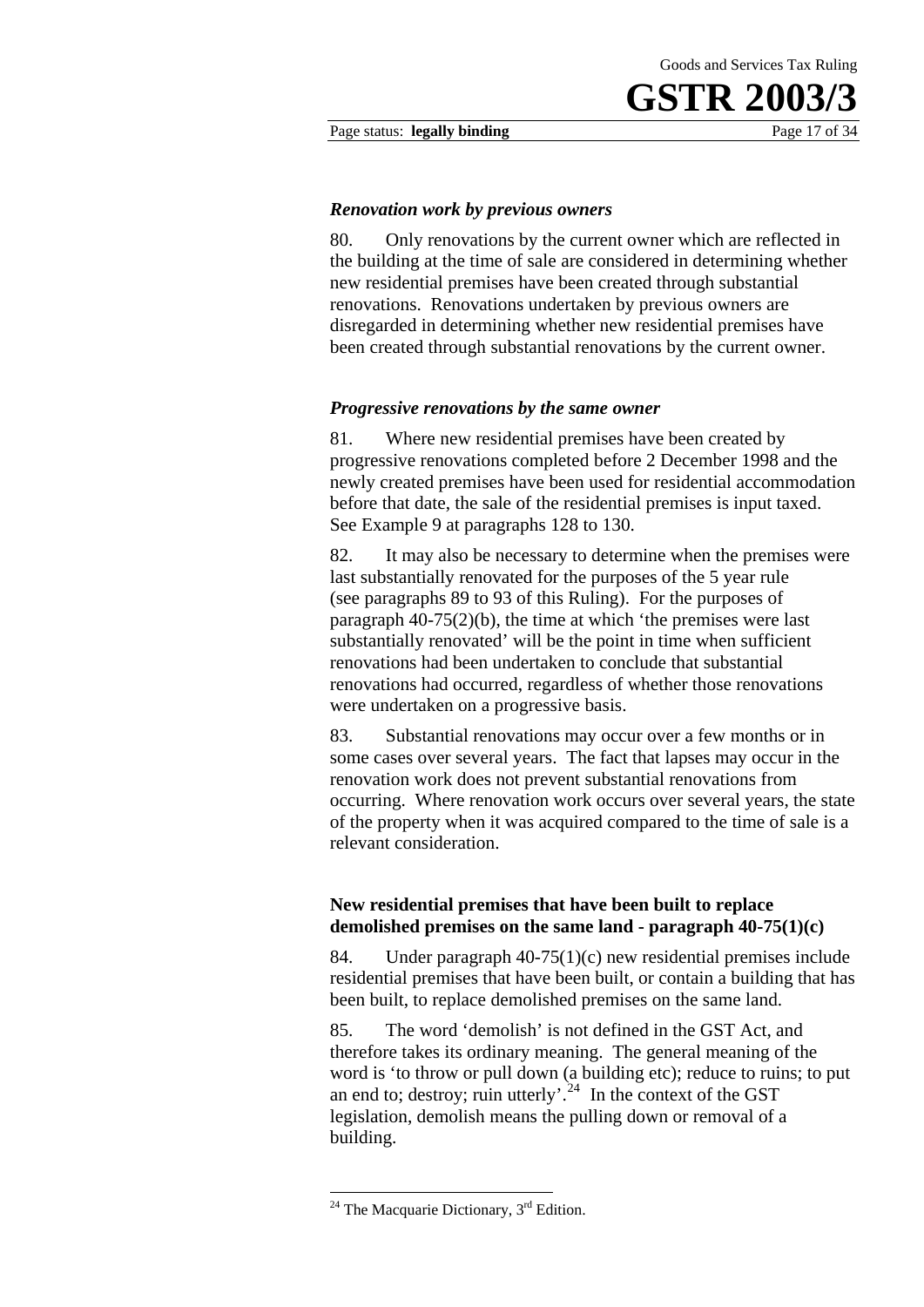Page 18 of 34 Page status: l**egally binding**

86. However, premises can be demolished without removal of all of the building, for example, where some of the existing foundations are retained.

87. Similarly, the demolition of premises, apart from the façade, and construction of residential premises behind the façade, would create new residential premises.

#### **New residential premises that were used for residential accommodation before 2 December 1998 - paragraph 40-65(2)(b)**

88. The sale of new residential premises used for residential accommodation before 2 December 1998 is input taxed. The reference to 'used for residential accommodation' in paragraph 40-65(2)(b) applies to the new residential premises, and not to the use of the premises prior to the criteria in paragraphs  $40-75(1)(b)$  and (c) being satisfied. Where residential premises are new residential premises due to substantial renovations, or demolition and rebuilding, GST may apply to the sale of the premises. For example, where a house that was rented from September 1992 for ten years is acquired by a property developer, then substantially renovated and sold, the sale would be a taxable supply. This is because new residential premises are created by the substantial renovations and those new residential premises were not used for residential accommodation before 2 December 1998.

#### **Sales of rented housing and the 5 year rule**

 $\overline{a}$ 

89. Residential premises are not new residential premises if the premises have only been used for making input taxed supplies of residential rental under paragraph 40-35(1)(a) for the period of at least 5 years since:

- *the premises first became residential premises*, where the premises have not previously been sold as residential premises and have not previously been the subject of a long-term lease;
- *the premises were last substantially renovated*, where the premises have been created through substantial renovations of a building; or
- *the premises were last built*, where the premises have been built, or contain a building that has been built, to replace demolished premises on the same land.<sup>25</sup>

 $25$  Subsection 40-75(2) was inserted by No. 156 of 2000. It applies to net amounts for tax periods starting on or after 1 July 2000.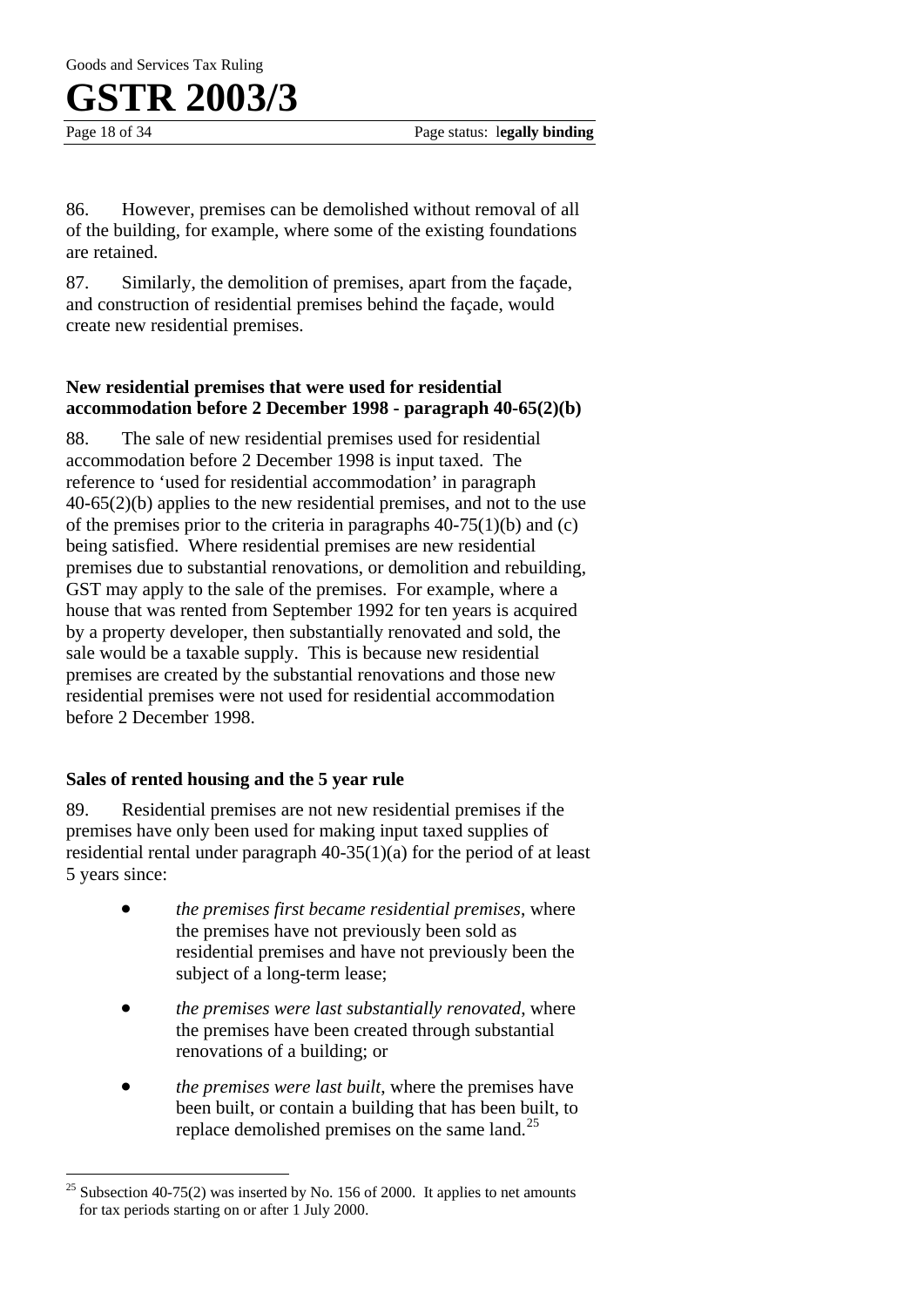This is the position even if one of the categories in subsection 40-75(1) is satisfied.

90. Subsection 40-75(2) requires that for the period of at least 5 years the premises have been used only for making input taxed supplies under paragraph  $40-35(1)(a)$ . This requirement in subsection 40-75(2) is satisfied where the only supplies of the premises were by way of lease, hire or licence (i.e. residential rental) for any continuous period of at least 5 years between when the premises would otherwise have become new residential premises<sup>26</sup> and when they are sold. See Example 8 at paragraphs 124 to 127.

91. We consider the 5 years must be a continuous period. A continuous period is not broken by short periods between tenancies where the premises are actively marketed for rent following the departure by a previous tenant.

92. However, a continuous period would not include periods when the premises are used for a private purpose or left vacant with no attempt to lease, hire or licence. See Example 9 at paragraphs 128 to 130.

93. Where the continuous period of lease, hire or licence spans 1 July 2000, the leasing, hiring or licensing before, on or after 1 July 2000 can be taken into account in calculating the period. This is so whether or not the lessor was registered for GST.

#### **Sale of residential premises with more than one residential building**

94. Where there is more than one residential building on the same land, it may be necessary to apportion the consideration for a supply of the land and all of the buildings. This will be required where, for example, one or more of the residential buildings is new residential premises that were not used for residential accommodation before 2 December 1998 or commercial residential premises and one or more is not. The words 'to the extent' in subsection 40-65(2) operate to exclude the new residential premises from the input taxed treatment of the rest of the property.

 $26$  But for the operation of subsection 40-75(2).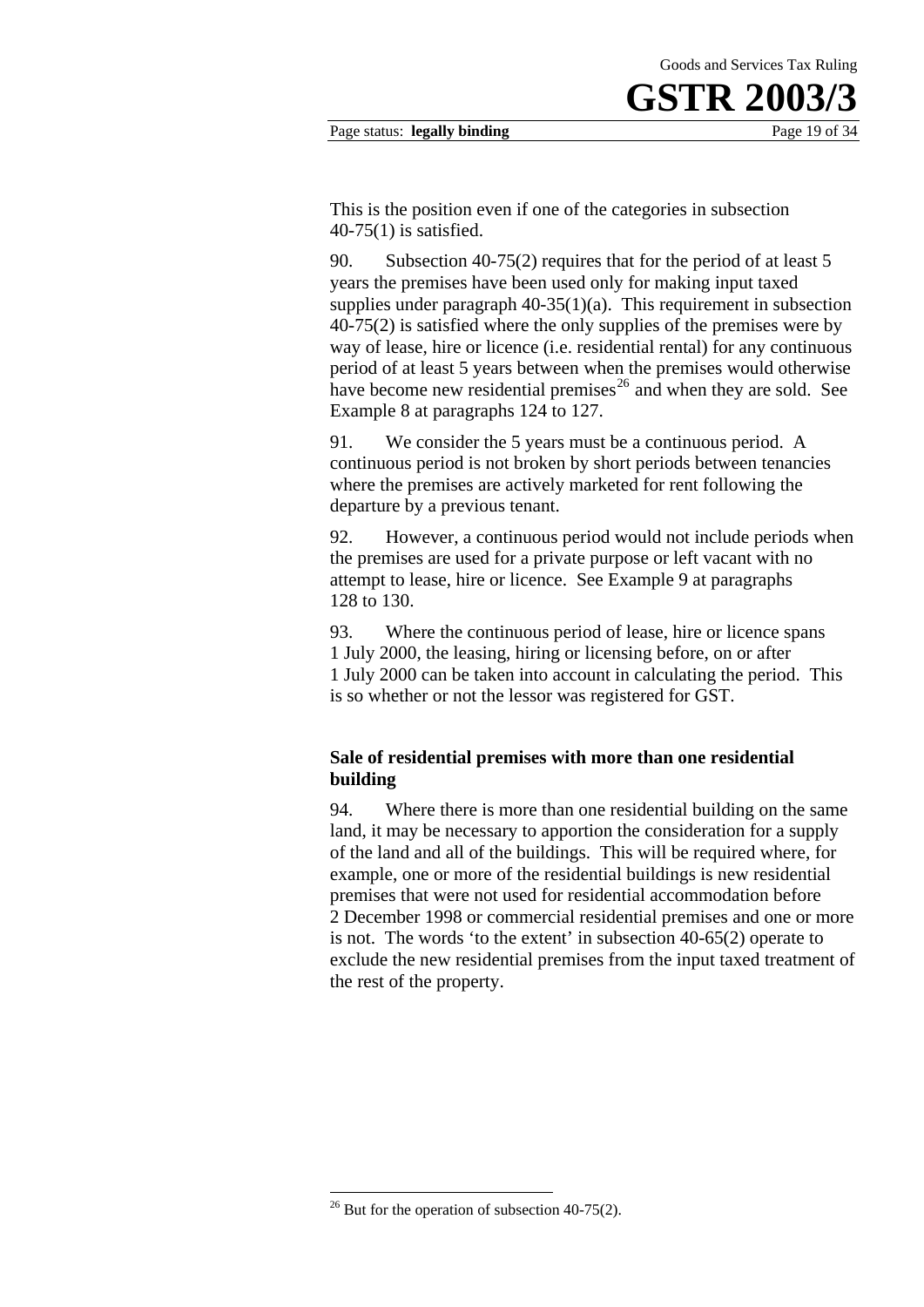95. An example is where a new residential building is constructed on land that contains an existing residential building which has previously been sold. The new residential premises part of a supply of the land and buildings is the new residential building together with the land on which the building is located and the land surrounding it. Various acceptable methods of apportionment are discussed in GSTR 2001/8<sup>27</sup> One method which is acceptable to determine the extent of the surrounding land is that area that actually or substantially contributes to the enjoyment of the building or to the fulfilment of its purposes as a residence. See also Example 12 at paragraphs 136 to 140.

#### **Application of subsection 9-30(4)**

96. Subsection 9-30(4) states:

A supply is taken to be a supply that is input taxed if it is a supply of anything (other than new residential premises) that you have used solely in connection with your supplies that are input taxed but are not financial supplies.

97. Where the owner of rented residential premises later subdivides the land into two blocks, one with a residential building and the other a vacant block, subsection 9-30(4) does not apply to the supply of the vacant block. The subdivision of the land is a use of the land that is not in connection with input taxed supplies. Vacant land is not residential premises as defined in section 195-1 of the Act. The supply of the vacant block needs to be considered under section 9-5.

98. The words 'other than new residential premises' mean that subsection 9-30(4) will also not apply to the supply of new residential premises. The sale of new residential premises is to be considered under section 40-65 or section 9-5.

### **Examples**

 $\overline{a}$ 

#### *Example 1 – new residential premises - not previously sold*

99. *Jo, a property developer, is registered for GST. She purchases residential premises on a large block of land in February 2001 and subdivides the land into two blocks. The land at the time of purchase was on a single title. One block of land contains the existing residential premises and Jo erects a house on the vacant block of land. Both residential premises are sold in February 2002.* 

 $27$  See paragraphs 97 to 111 of GSTR 2001/8.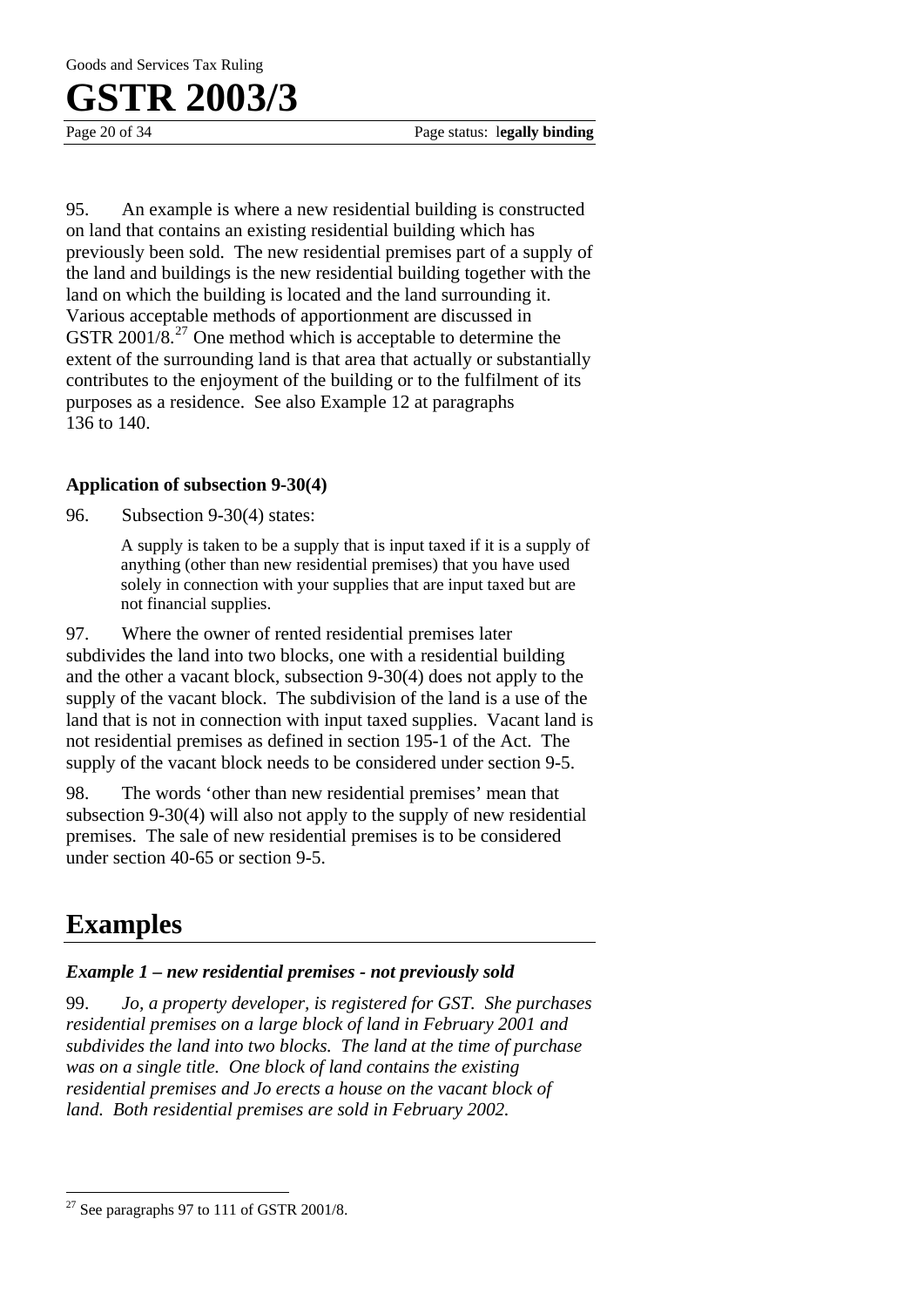Page status: **legally binding** Page 21 of 34

100. *The first block of land, which has reduced in size (i.e. the block containing the original house), is not new residential premises as that house and land together have previously been sold. The second block of land containing the newly built house is new residential premises as the block of land and new house have not previously been sold. The supply of the block with the newly built house is a taxable supply when sold in the course of Jo's enterprise. Jo is entitled to claim input tax credits on acquisitions relating to new residential premises, but not those relating to the previously existing premises.* 

#### *Example 2 – new residential premises used for residential accommodation before 2 December 1998*

101. *Grant, a property developer who is registered for GST, builds a block of residential flats in July 1998. The flats are let to residents from September 1998 until he sells the block in December 2008.* 

102. *The block of flats is residential premises and has not previously been sold. However, the block is not new residential premises as it has been used only for making input taxed supplies by way of rental for a continuous period of at least 5 years since first becoming residential premises.*<sup>28</sup> *In any event, as the premises were used for residential accommodation before 2 December 1998, a sale of the premises would be input taxed.*<sup>29</sup> *An exception would be if the premises became new residential premises again on or after 2 December 1998, for example, if Grant substantially renovated the premises and the premises were not rented continuously for at least 5 years after they become new residential premises.* 

103. *Further, where Grant sells the block of flats on one title to a developer who, as part of his enterprise, strata titles and sells the individual units, the sale of each unit is not a sale of new residential premises for the purpose of paragraph 40-75(1)(a), as the residential premises have previously been sold. An exception would be where those residential premises become new residential premises again, for example because the developer substantially renovates the premises, and the 5 year rule does not apply. This is because the premises have not been rented continuously for 5 years since completion of the substantial renovations.* 

<sup>28</sup> Paragraph 40-75(2)(a).

 $29$  Paragraph 40-65(2)(b).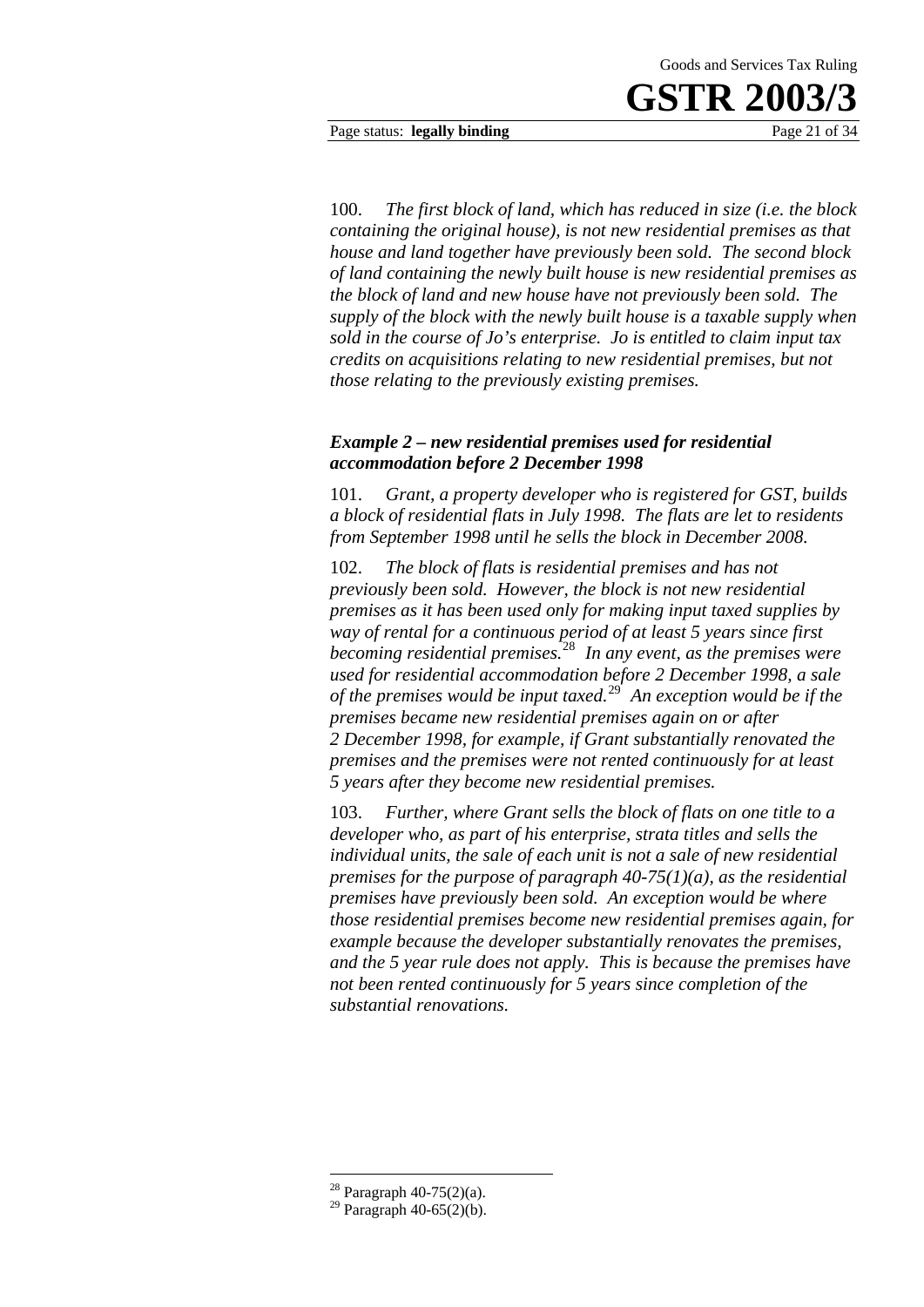#### *Example 3 – non-substantial renovations - large part of the building not affected*

104. *Indira, a property speculator who is registered for GST, acquires a large 2 storey, 4-bedroom Victorian terrace house with a separate kitchen, lounge room, music room and bathroom on the ground floor. Indira regularly buys, renovates and sells houses (usually two a year on average). She employs a builder to undertake the following work.* 

105. *The old kitchen is replaced with beech panelled cupboards, which have expensive granite benchtops, and stainless steel appliances. The kitchen walls and ceiling are repainted and new linoleum is added to replace the existing floor covering. A small bathroom that existed off the kitchen is removed and a new bathroom is constructed in one of the upstairs bedrooms. The two walls between the former bathroom and kitchen are removed so that the kitchen is much larger and can now also be used as a dining room. Indira replaces the door and back window of the kitchen with French doors that open out onto the courtyard. The removal of the bathroom and addition of the French doors have opened up the back part of the ground floor of the house and the courtyard is now more accessible. The dilapidated slate roof of the house is replaced with a new tile roof. The floorboards, joists and bearers in all of the ground floor rooms are also replaced due to water damage. The ceilings in most of the downstairs rooms are replaced due to cracking and mould damage.* 

106. *Although the renovation work is significant we do not consider the renovations to be substantial renovations. The house in its entirety has not been substantially renovated, as a number of rooms have not been affected. The 4 bedrooms upstairs are untouched with the exception of one room which has become a bathroom. If Indira was to sell the house, she would be making an input taxed supply.* 

107. *However, where the changes described above are combined with further renovations such as the creation of a larger lounge room by removing a wall between the existing lounge room and music room, and the modernisation of the upstairs bedrooms by replacing the existing plaster on the walls and ceiling with gyprock, installing skylights, repainting, and replacing old carpets with parquetry and cupboards with new walk-in robes, we would consider that substantial renovations have occurred.* 

108. *After the renovations, Indira puts the terrace house on the market for \$480,000. If Indira sells the residence in the course of her enterprise after undertaking the extra work described in paragraph 107, she would be making a taxable supply.*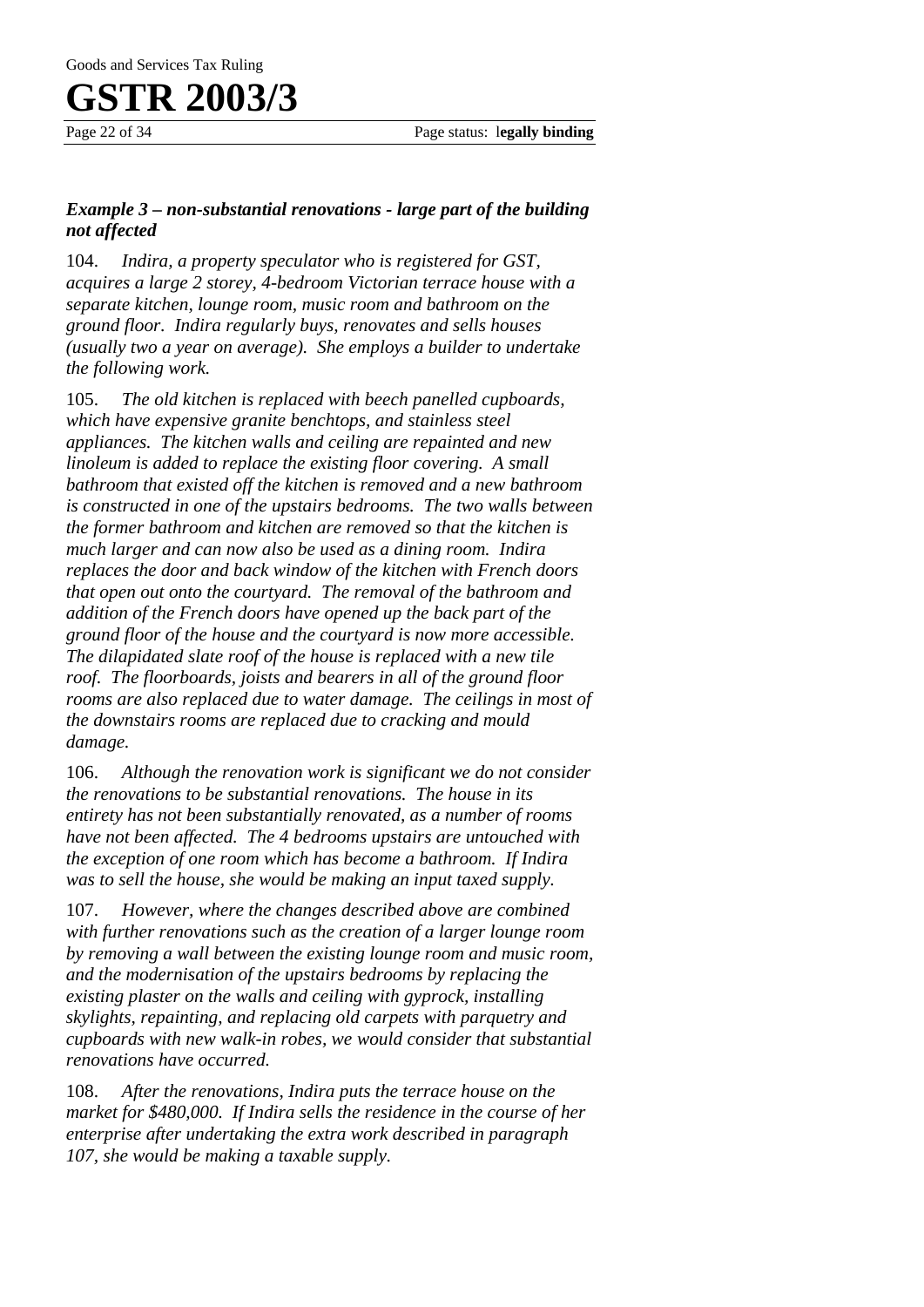Page status: **legally binding** Page 23 of 34

#### *Example 4 – non substantial renovations - renovations largely cosmetic*

109. *Bob, a property speculator, is registered for GST. He acquires Tangalooma, a historic federation style residence, in July 2000. Bob does not live in the house and immediately patches some of the walls in a few of the bedrooms with gyprock cement, repaints the whole house, inside and out, and replaces the kitchen.* 

110. *Although Bob has made changes to all the rooms the work done is largely cosmetic in nature. We do not consider that Bob has substantially renovated Tangalooma. The sale of the property will be an input taxed supply. Whether or not a person resides in the premises does not alter the analysis.* 

#### *Example 5 – substantial renovations*

111. *Mary-Anne, a builder, acquires a dilapidated bungalow that has 3 bedrooms and one bathroom. Mary-Anne intends to renovate and sell the bungalow as part of her enterprise. She lives in the bungalow while she carries out the following renovations.* 

112. *Mary-Anne adds an upstairs extension which creates a new bedroom and a bathroom. As part of the extension, the roof of the bungalow and all ceilings on the lower level are replaced. The renovations to the lower level include rewiring, repairing cracked walls by removing and replacing all of the gyprock and cement rendering the exposed bricks in the combined family room and kitchen. The installation of stairs necessitated the removal of two walls and replacement of the floor in two of the ground floor rooms. Mary-Anne also does some cosmetic work by repainting, polishing floorboards, and replacing all the fittings in the kitchen and bathroom.* 

113. *The work undertaken by Mary-Anne constitutes substantial renovations. All of the rooms in the house are affected by the work and several of the rooms have undergone structural renovation work. A substantial part of the bungalow is removed and replaced in undertaking the renovation work. The cosmetic work has not been taken into account when deciding whether substantial renovations have occurred.* 

114. *When Mary-Anne sells the renovated house she will be making a taxable supply of new residential premises, which includes all the work done (whether structural, non-structural or cosmetic) to the house. Whether or not a person resides in the premises does not alter the analysis.*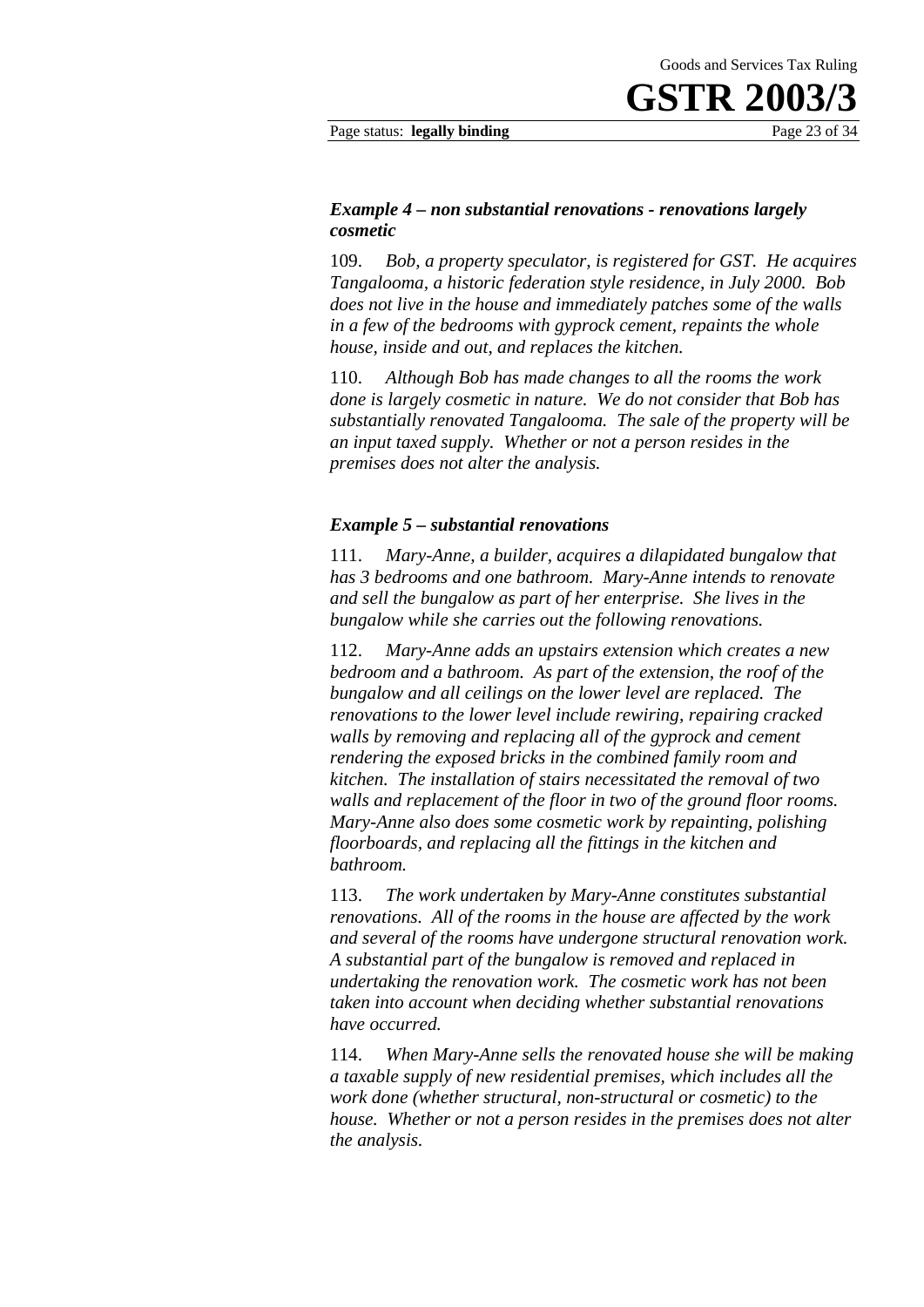Page 24 of 34 Page status: l**egally binding**

### *Example 6 – residential premises built, rented, restored and then sold*

115. *David is a property developer whose enterprise includes the construction of residential rental accommodation, renting those premises for a number of years (never less than 10 years) and the eventual sale of those premises.* 

116. *Normal maintenance of the premises is undertaken while the premises are rented.* 

117. *When the decision is made to sell the premises, work is undertaken to restore the premises to their original condition and to rectify damage done by the tenants. As part of this process a new kitchen, bathroom etc may be installed.* 

118. *Where the restoration work affects most of the rooms in the house, but is largely cosmetic in nature (for example, replastering and repainting) and only the kitchen and bathroom are replaced, we consider there have not been substantial renovations.* 

119. *The residential premises have been continuously used only for making input taxed supplies (i.e. residential rental) for a period of at least 5 years since the premises first became residential premises and there have not been substantial renovations. Therefore, the sale of the premises will be an input taxed supply.* 

120. *However, where the damage done is so severe that it is necessary to replace the damaged plumbing, electrical wiring, most of the interior walls, floors, windows, doors, kitchen and bathroom (including fixtures and fittings), and restore the exterior walls and roof, there would be substantial renovations. The painting of the building inside and out is cosmetic in nature, and not a factor in deciding whether substantial renovations have occurred. In this case, the sale of the premises will be a taxable supply as the premises are new residential premises created through substantial renovations.* 

### *Example 7 – residential premises - not previously sold as residential premises*

121. *Alec, a builder who is registered for GST, acquires a 1940's style commercial warehouse in August 2000. Alec substantially renovates the building and converts the building into a residence that he sells in February 2001.* 

122. *The land and building are new residential premises as they have not previously been sold as residential premises and have not previously been the subject of a long-term lease. In addition, the residential premises which have been created by substantial renovations of the building are new residential premises.*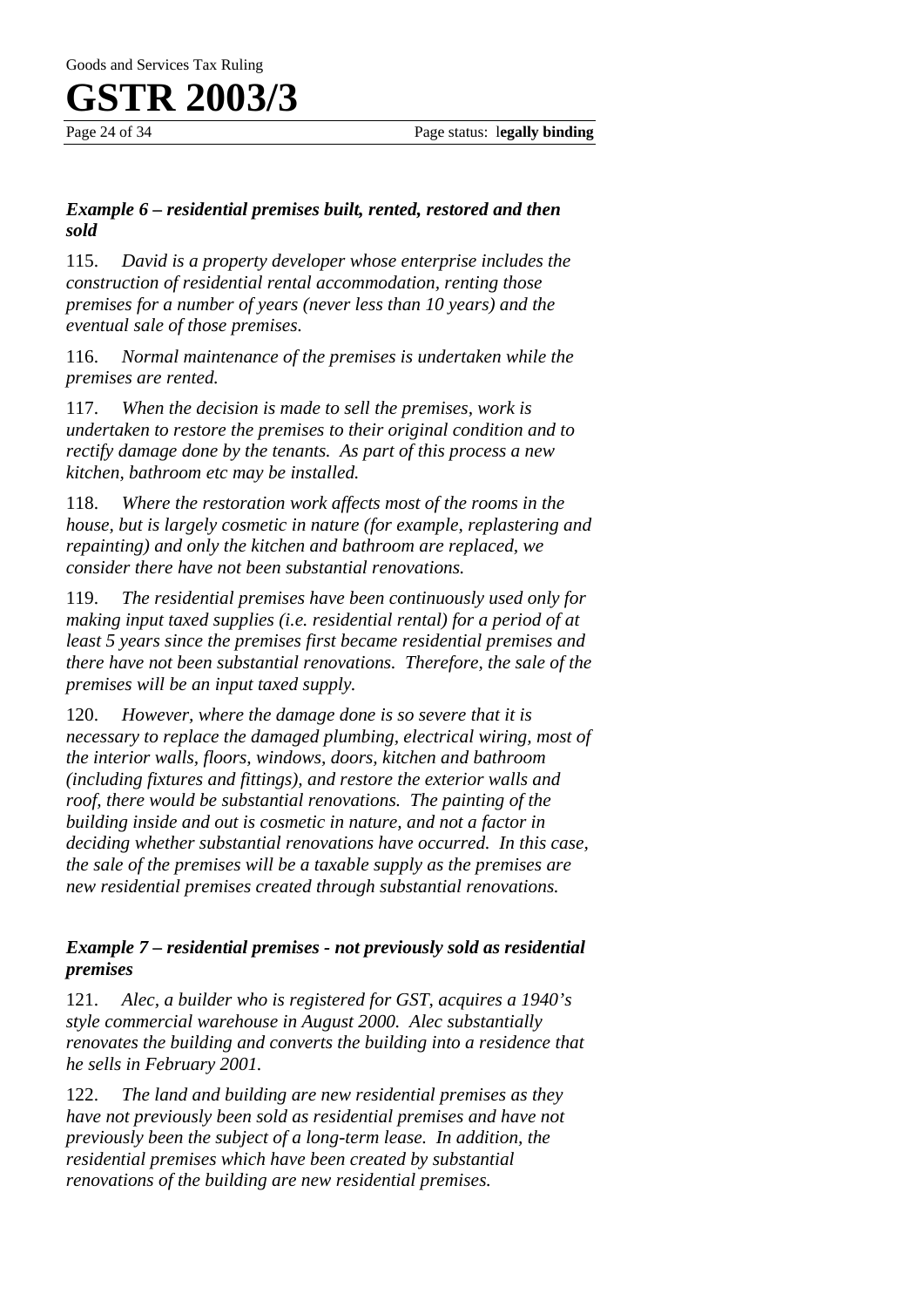Page status: **legally binding** Page 25 of 34

123. *The new residential premises have not been used only for making input taxed supplies (i.e. residential rental) for at least 5 years since the premises first became residential premises. The supply of the residential premises is a taxable supply when the premises are sold by Alec in the course of his enterprise.* 

#### *Example 8 – new residential premises created through substantial renovations of a building - rented for over 5 years*

124. *Michael, a property speculator who is registered for GST, acquired a 1950's style one-bedroom fibro weekender in September 2000 with the intention of renovating, renting and eventually selling the property.* 

125. *Michael extensively modifies the interior and exterior of the weekender. The fibro exterior of the house is replaced by brick, some interior walls are removed and flooring throughout the house is completely replaced by polished hardwood floors. Air conditioning is installed, the existing kitchen is removed and a new extended kitchen is installed. The existing bathroom is removed and a new bathroom including a spa bath is installed. The building is repainted both inside and outside. The work is completed in March 2001 and the weekender is rented for 6 years immediately following the modifications, but there are short periods between tenancies while the property is being advertised for rental. Michael sells the weekender in December 2007.* 

126. *At the time of sale, Michael will have to decide whether it is a sale of ' new residential premises'. To do this he will have to decide:*

- *(a) whether substantial renovations have occurred; and*
- *(b) if yes, has the property been used for making input taxed supplies of residential rental for at least 5 years since it was substantially renovated.*

127. *In this example, we consider that the work done amounts to substantial renovations of the building. New residential premises were created through substantial renovations in March 2001. As the residential premises have been used only to make input taxed supplies of residential rental for a continuous period of at least 5 years since the premises were last substantially renovated, the premises are no longer new residential premises. The sale of the residential premises is not a taxable supply. The sale of the property is an input taxed supply.*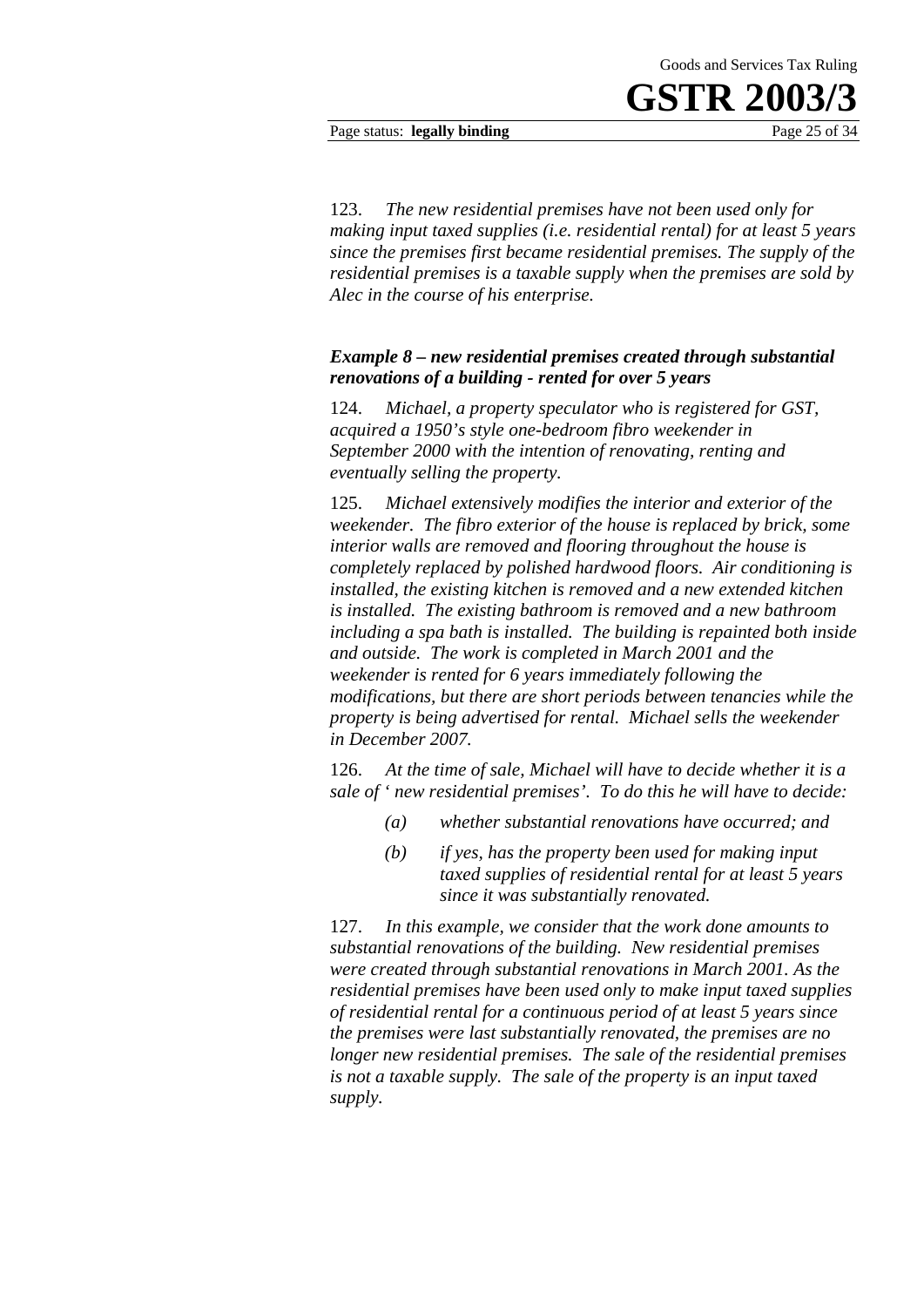#### *Example 9 – new residential premises - progressive renovations*

128. *Jamie, a property speculator who is registered for GST, acquires a 1920's style house in September 2001 with the intention of renting it for short-term periods, and to progressively renovate as his work commitments permit. He intends to sell the house within 12 months of completing the renovations.* 

| September to<br>November 2001 | replacement of kitchen (including laying<br>of new floor covering); and                                                                                    |
|-------------------------------|------------------------------------------------------------------------------------------------------------------------------------------------------------|
|                               | existing bathroom removed other than the<br>framework and a new bathroom installed<br>(i.e. new toilet, bath, vanity, shower, tap<br>fittings and tiling). |
| February 2002                 | carpet removed, floorboards sanded and<br>polished, the house rewired, all light<br>fittings replaced;                                                     |
|                               | existing verandah extended by partly<br>demolishing and rebuilding and enclosing<br>it; and                                                                |
|                               | modification of the roofline.                                                                                                                              |
| March to June                 | exterior brickwork rendered;                                                                                                                               |
| 2002                          | roof replaced;                                                                                                                                             |
|                               | all windows and doors (interior and<br>exterior) replaced;                                                                                                 |
|                               | plaster on the walls and ceilings in the<br>lounge room, hallway and all the<br>bedrooms replaced with gyprock; and                                        |
|                               | house repainted.                                                                                                                                           |

129. *The renovations are carried out in the following stages:* 

130. *Even though the work carried out in 2001 and February 2002 does not constitute substantial renovations on their own, the cumulative work carried out from September 2001 to June 2002 amounts to substantial renovations of the house. If Jamie sells the house after the renovations are finished, he will be making a taxable supply of new residential premises, which includes all the work done (whether structural, non-structural or cosmetic) to the house.*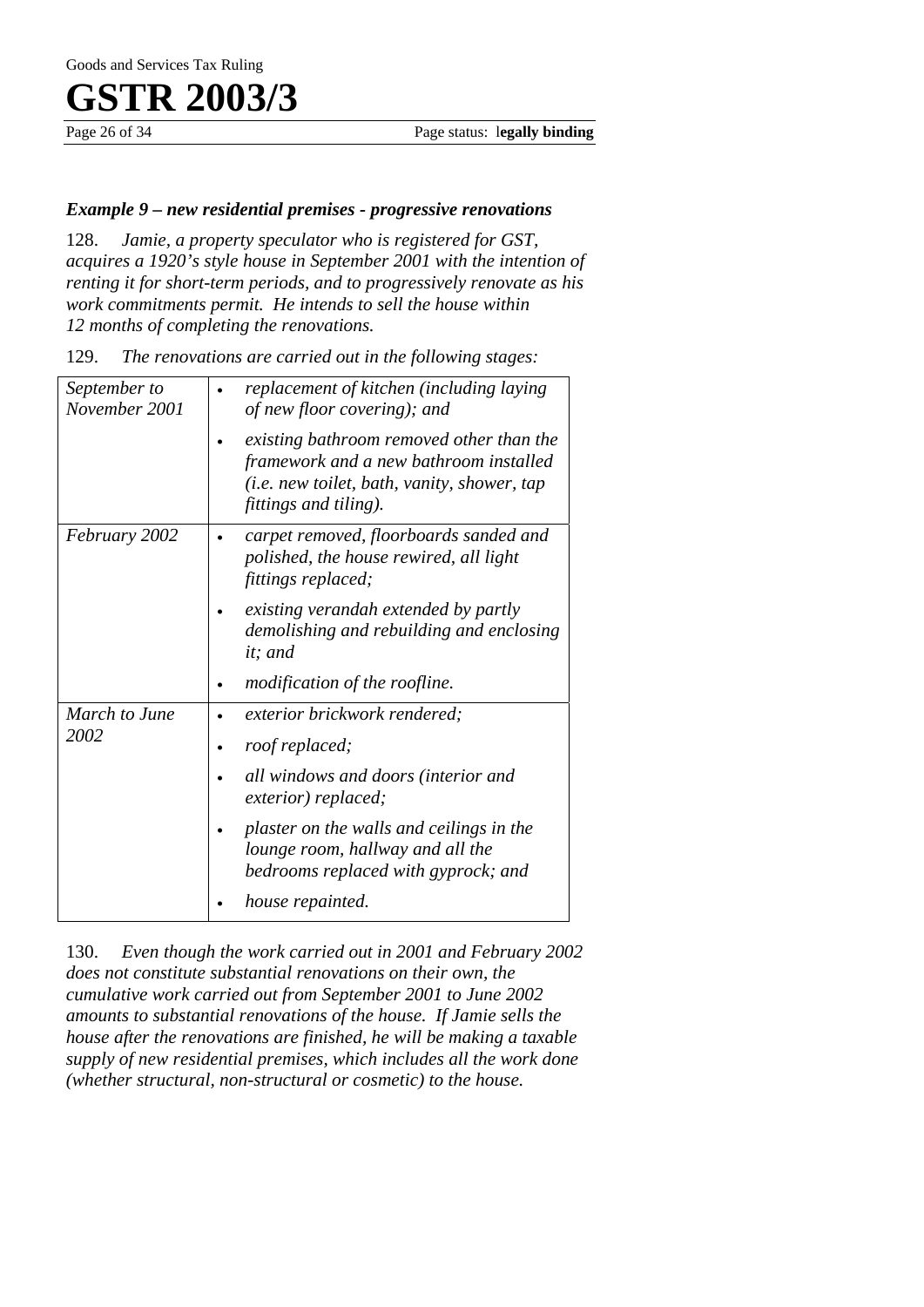Page status: **legally binding** Page 27 of 34

#### *Example 10 – new residential premises that have been built to replace demolished premises on the same land*

131. *Tracey, a property developer who is registered for GST, acquires a large run down two-storey 19th century mansion in March 2000. The building is demolished apart from the façade. A modern three-story residence is constructed behind the façade. Tracey sells the residential premises in April 2002.* 

132. *The demolition and construction of a three-storey residence creates new residential premises through substantial renovations of a building, as it is the replacement of substantially all of the building. The three-storey residence is also new residential premises because the building has been built to replace demolished premises on the same land. The sale of the property by Tracey is a taxable supply.*

#### *Example 11 – 5 year rule and interaction with subsection 9-30(4)*

133. *Henk, a builder, acquires a block of land in March 2001 with the intention of building a 3-bedroom house as part of his enterprise and eventual sale. Henk lives in the house during and after construction for a total period of two years, and then rents the house for 4 years. The house is sold in April 2007.* 

134. *The sale of the premises is a supply of new residential premises as:* 

- *the residential premises have not previously been sold as residential premises and not previously been the subject of a long-term lease;*
- *the residential premises have not been only used for making input taxed supplies of residential rental continuously for at least 5 years since first becoming residential premises,*<sup>30</sup> *as the period when Henk lives in the house does not satisfy the criteria of having only been used for making input taxed supplies.*

<sup>30</sup> Paragraph 40-75(2)(a).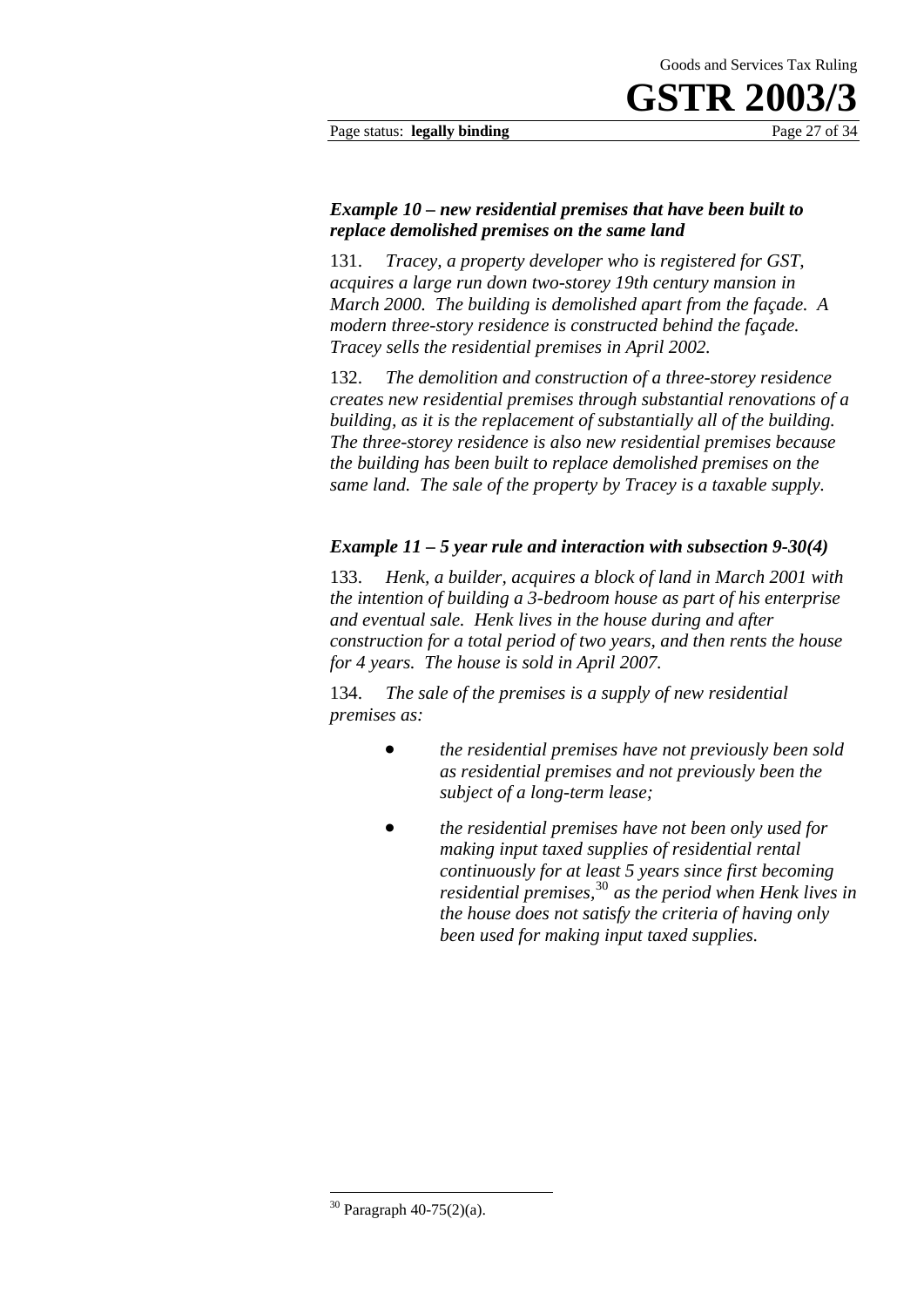Page 28 of 34 Page status: l**egally binding**

135. *The sale of the house is a taxable supply as it is a supply of new residential premises and is made in the course or furtherance of Henk's enterprise. Subsection 9-30(4) does not apply to make the supply input taxed because the premises are new residential premises. Where the circumstances were such that Henk had rented the premises continuously for 5 years and later subdivided the land into two blocks, one with a residence and the other a vacant block of land, the sale of the house would be an input taxed supply. However, the sale of the vacant block of land would be a taxable supply (section 9-5). Subsection 9-30(4) would not apply to make the supply of the land input taxed as the land has not been used solely in connection with Henk's input taxed supplies.* 

### *Example 12 – where additional residential buildings are built on land that already has existing residential premises*

136. *Jonathon lives in the family home located on 40 acres of land adjacent to a National Park. These premises have not been substantially renovated since Jonathon bought the house from his parents in 1990. In January 2000, Jonathon decides to sell the property, and to maximise his return, he builds one residential chalet on the property. He has registered for GST and has claimed input tax credits relating to construction costs. He sells the property as a whole.* 

137. *Prior to the construction of the chalet Jonathon's property is residential premises. It is land and a building occupied as a residence.* 

138. *When Jonathon later builds the one chalet, additional residential premises are created. Land previously part of the original residential premises is now used in conjunction with the chalet, and forms part of the additional residential premises. When the additional residential premises are supplied by Jonathon (as part of his overall sale) they will not previously have been sold as residential premises. They will therefore be new residential premises.* 

139. *Jonathon makes a supply that comprises a taxable part and an input taxed part. The taxable part is the supply of the residential chalet and its surrounding land. The input taxed part is the supply of his home and the remainder of the land, being residential premises.* 

140. *Any reasonable method of apportionment in relation to the taxable and non-taxable parts of Jonathon's supply will be appropriate. Various acceptable methods of apportionment are discussed in GSTR 2001/8.*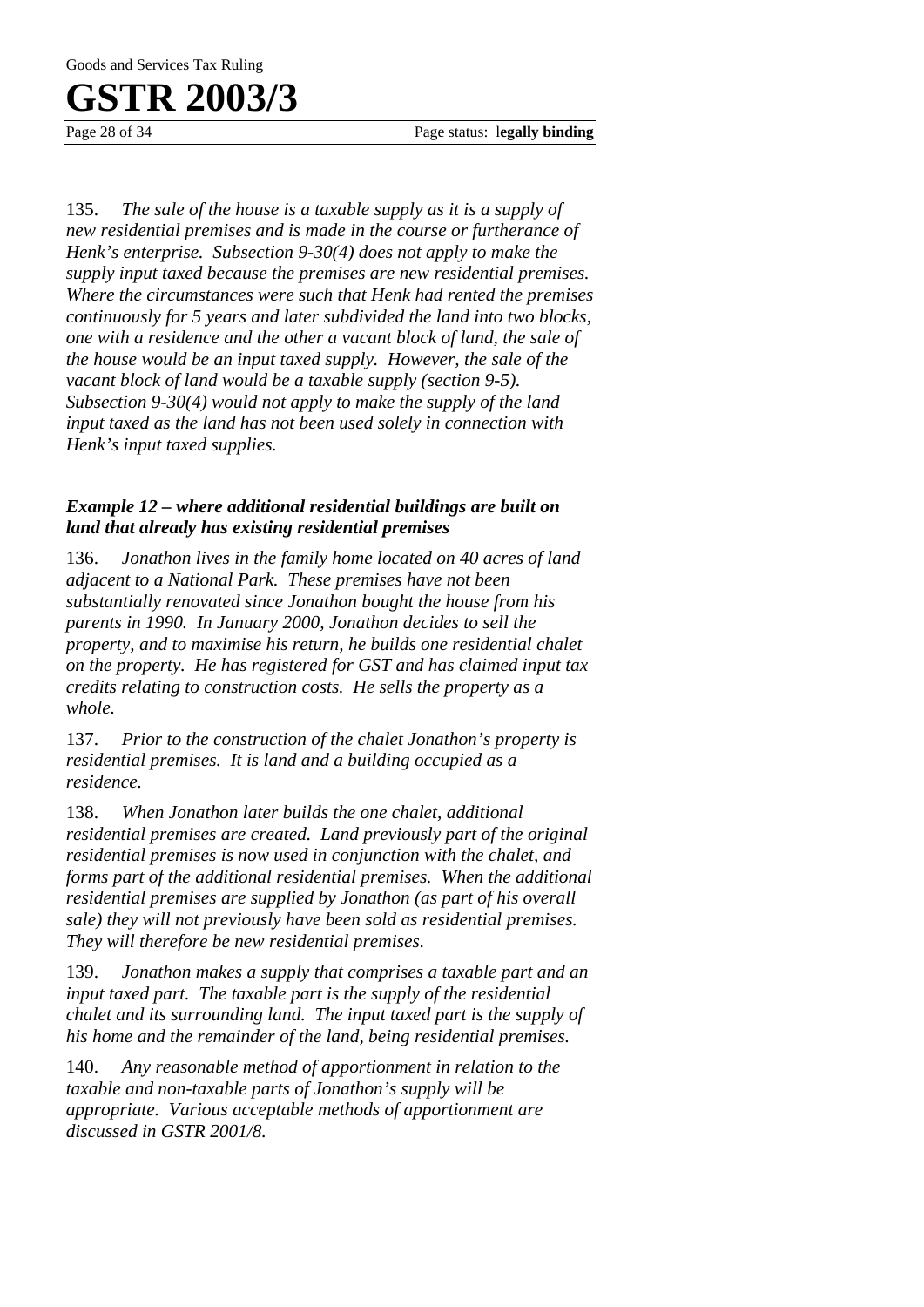Page status: **legally binding** Page 29 of 34

### **Definitions**

141. The following terms used in this Ruling are defined in section 195-1.

- 142. *Commercial residential premises* means:
	- (a) a hotel, motel, inn, hostel or boarding house;
	- (b) premises used to provide accommodation in connection with a school;
	- (c) a ship that is mainly let out on hire in the ordinary course of a business of letting ships out on hire;
	- (d) a ship that is mainly used for entertainment or transport in the ordinary course of a business of providing ships for entertainment or transport;
	- (da) a marina at which one or more of the berths are occupied, or are to be occupied, by ships used as residences;
	- (e) a caravan park or a camping ground; or
	- (f) anything similar to residential premises described in paragraphs (a) to (e).

However, it does not include premises to the extent that they are used to provide accommodation to students in connection with an education institution that is not a school.

143. *Long-term lease* means a supply by way of lease, hire or licence (including a renewal or extension of a lease, hire or licence) for at least 50 years if:

- (a) at the time of the lease, hire or licence, or the renewal or extension of the lease, hire or licence, it was reasonable to expect that it would continue for at least 50 years; and
- (b) unless the supplier is an Australian government agency - the terms of the lease, hire or licence, or the renewal or extension of the lease, hire or licence, as they apply to the recipient are substantially the same as those under which the supplier held the premises.
- 144. *Real property* includes:
	- (a) any interest in or right over land; or
	- (b) a personal right to call for or be granted any interest in or right over land; or
	- (c) a licence to occupy land or any other contractual right exercisable over or in relation to land.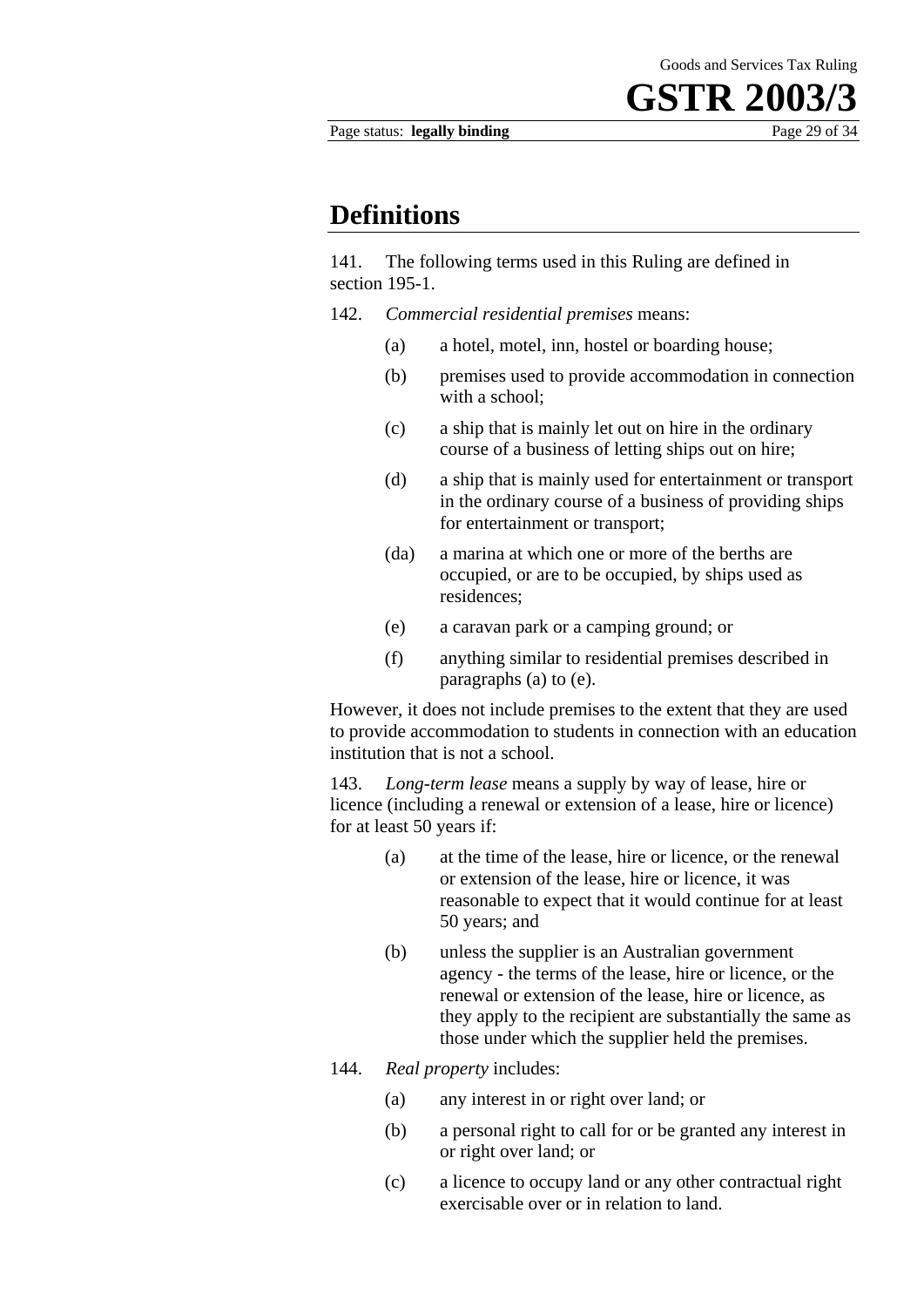- 145. *Residential premises* means land or a building that:
	- (a) is occupied as a residence; or
	- (b) is intended to be occupied, and is capable of being occupied, as a residence;

and includes a floating home.

146. *Substantial renovations* of a building are renovations in which all, or substantially all, of a building is removed or replaced. However, the renovations need not involve removal or replacement of foundations, external walls, interior supporting walls, floors or staircases.

147. *New residential premises* is defined in section 40-75 of the  $GST$  Act:  $31$ 

#### **Meaning of** *new residential premises*

- (1) Residential premises are *new residential premises* if they:
	- (a) have not previously been sold as residential premises and have not previously been the subject of a long-term lease; or
	- (b) have been created through substantial renovations of a building; or
	- (c) have been built, or contain a building that has been built, to replace demolished premises on the same land.
- (2) However, the premises are not new residential premises if, for the period of at least 5 years since:
	- (a) if paragraph  $(1)(a)$  applies (and neither paragraph  $(1)(b)$  nor paragraph  $(1)(c)$  applies) - the premises first became residential premises; or
	- (b) if paragraph  $(1)(b)$  applies the premises were last substantially renovated; or
	- (c) if paragraph  $(1)(c)$  applies the premises were last built;

the premises have only been used for making supplies that are input taxed because of paragraph 40-35(1)(a).

(3) To avoid doubt, if the residential premises are new residential premises because of paragraph (1)(b) or (c), the new residential premises include land of which the new residential premises are a part.

 $\overline{a}$ 

 $31$  Subsection 40-75(1).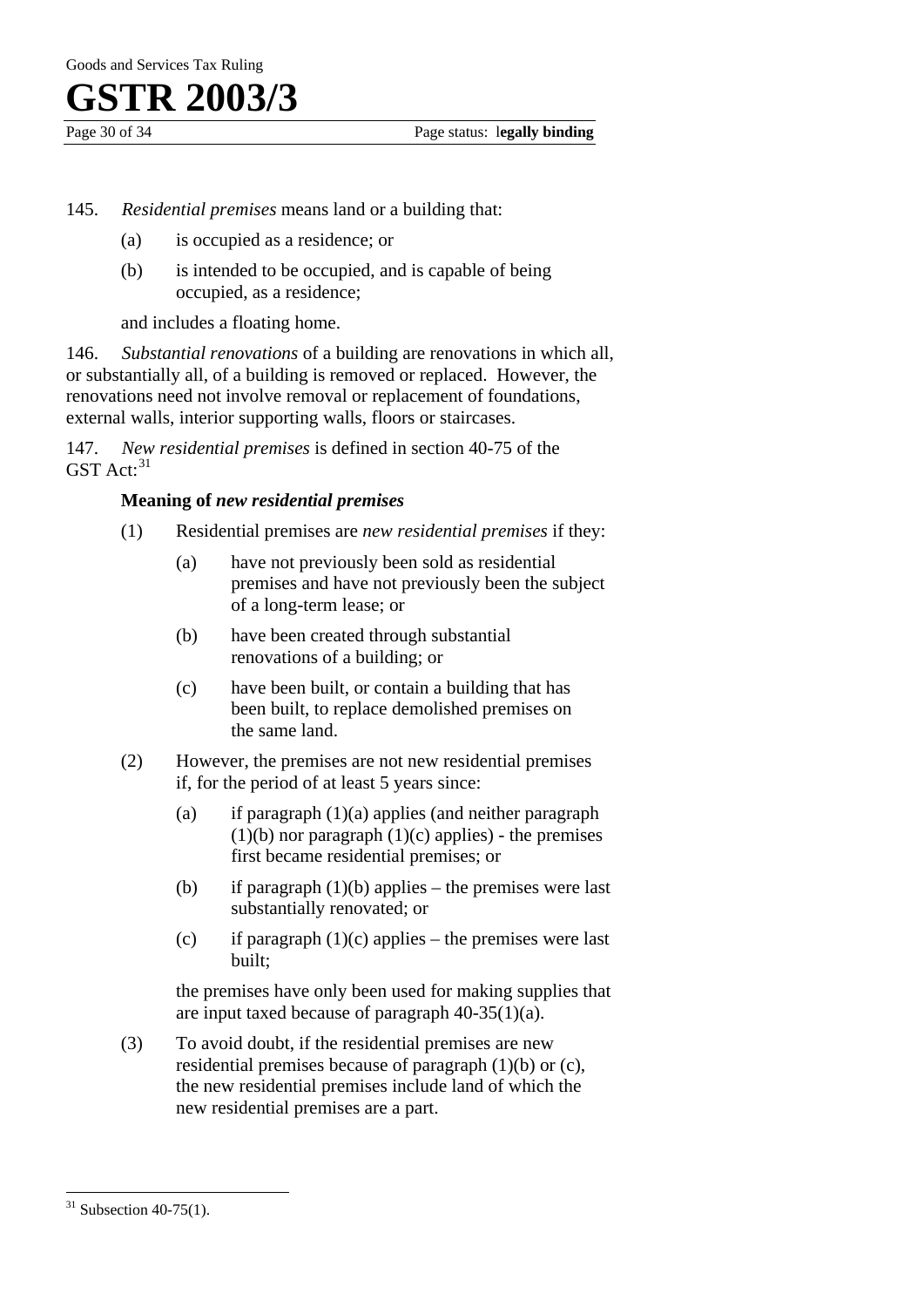Goods and Services Tax Ruling



Page status: **legally binding** 

### **Detailed contents list**

| Below is a detailed contents list for this Ruling:<br>148.                                                                                    |           |
|-----------------------------------------------------------------------------------------------------------------------------------------------|-----------|
|                                                                                                                                               | Paragraph |
| What this Ruling is about                                                                                                                     | 1         |
| Date of effect                                                                                                                                | 7         |
| <b>Background</b>                                                                                                                             | 9         |
| <b>Ruling with Explanations</b>                                                                                                               | 16        |
| Residential premises not previously sold as residential premises and<br>not previously subject to a long-term lease - paragraph $40-75(1)(a)$ | 29        |
| Changes in the size of land                                                                                                                   | 32        |
| New residential premises where building relocated                                                                                             | 38        |
| Residential premises previously sold as commercial property                                                                                   | 41        |
| Subdivision of apartments into strata title units                                                                                             | 42        |
| Company title converted to strata title                                                                                                       | 44        |
| Tenants in common                                                                                                                             | 50        |
| New residential premises created through substantial renovations -<br>paragraph $40-75(1)(b)$                                                 | 53        |
| Criteria for substantial renovations                                                                                                          | 60        |
| Substantial renovations need to affect the building as a whole                                                                                | 63        |
| Building in its entirety                                                                                                                      | 64        |
| Curtilage                                                                                                                                     | 66        |
| <b>Additions</b>                                                                                                                              | 67        |
| Removal or replacement of all or substantially all of the building                                                                            | 68        |
| Renovation work by previous owners                                                                                                            | 80        |
| Progressive renovations by the same owner                                                                                                     | 81        |
| New residential premises that have been built to replace<br>demolished premises on the same land - paragraph $40-75(1)(c)$                    | 84        |
| New residential premises that were used for residential<br>accommodation before 2 December 1998 - paragraph 40-65(2)(b)                       | 88        |
| Sales of rented housing and the 5 year rule                                                                                                   | 89        |
| Sale of residential premises with more than one residential<br>building                                                                       | 94        |
| Application of subsection 9-30(4)                                                                                                             | 96        |
| <b>Examples</b>                                                                                                                               | 99        |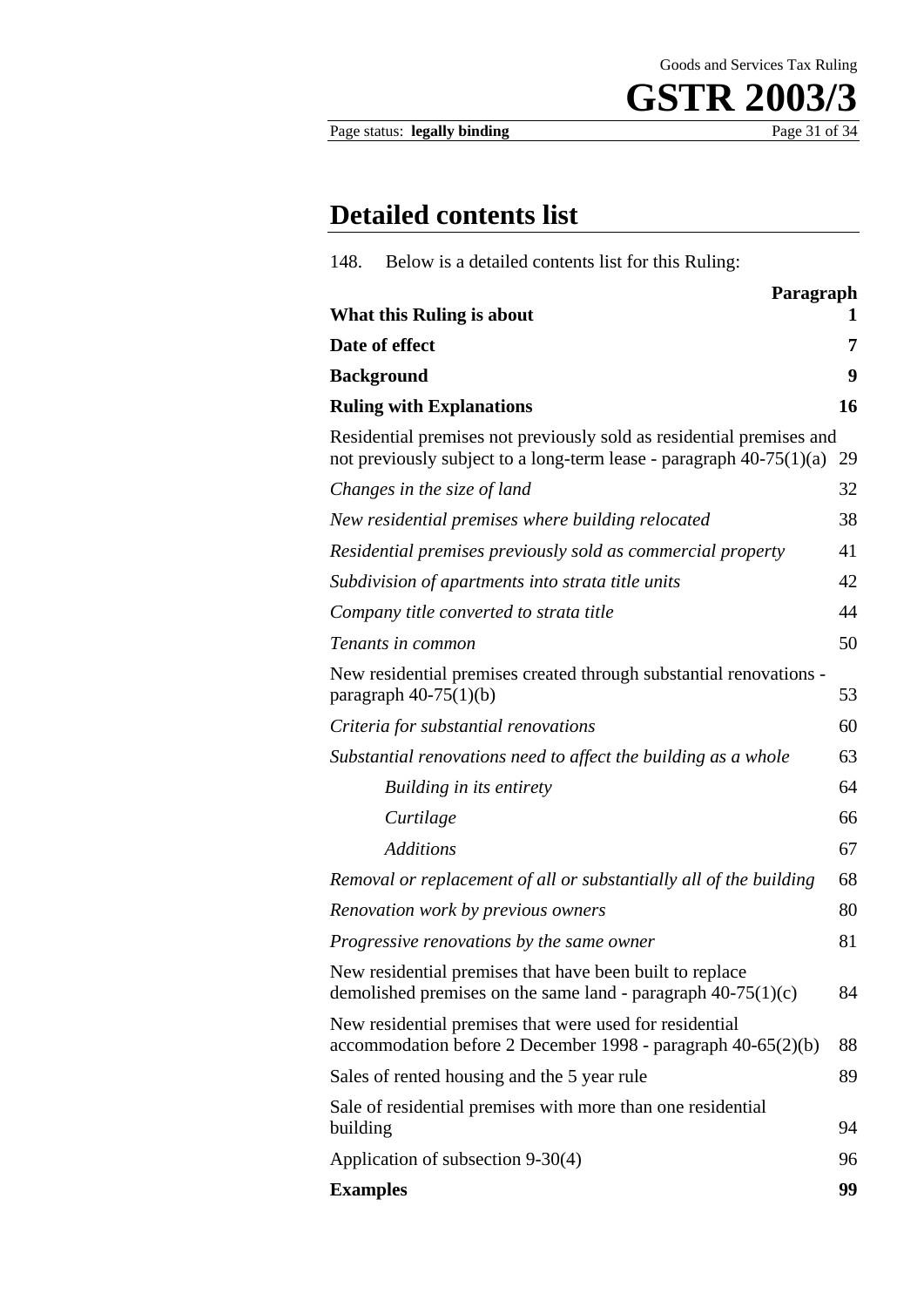| Example $1$ – new residential premises - not previously sold                                                            | 99  |
|-------------------------------------------------------------------------------------------------------------------------|-----|
| Example $2$ – new residential premises used for residential<br>accommodation before 2 December 1998                     | 101 |
| Example $3$ – non-substantial renovations - large part of the<br>building not affected                                  | 104 |
| Example 4 - non substantial renovations - renovations largely<br>cosmetic                                               | 109 |
| Example $5$ – substantial renovations                                                                                   | 111 |
| Example 6 – residential premises built, rented, restored<br>and then sold                                               | 115 |
| Example 7 – residential premises not previously sold as residential<br>premises                                         | 121 |
| Example 8 – new residential premises created through substantial<br>renovations of a building - rented for over 5 years | 124 |
| Example $9$ – new residential premises - progressive renovations                                                        | 128 |
| Example $10$ – new residential premises that have been built to replace<br>demolished premises on the same land         | 131 |
| Example $11 - 5$ year rule and interaction with subsection 9-30(4)                                                      | 133 |
| Example 12 – where additional residential buildings are<br>built on land that already has existing residential premises | 136 |
| <b>Definitions</b>                                                                                                      | 141 |
| <b>Detailed contents list</b>                                                                                           | 148 |

### **Commissioner of Taxation** 5 March 2003

| Previous drafts:<br>GSTR 2001/D3; GSTR 2002/D4<br><b>Related Rulings/Determinations:</b><br>TR 2006/10; GSTR 2000/20;<br>GSTR 2001/8; GSTR 2003/13;<br>GSTR 2009/1; GSTR 2009/2;<br>GSTD 2000/8; MT 2000/1 | leasehold<br>long-term lease<br>new residential premises<br>real estate<br>real property<br>residential premises<br>strata titles<br>substantial renovations |
|------------------------------------------------------------------------------------------------------------------------------------------------------------------------------------------------------------|--------------------------------------------------------------------------------------------------------------------------------------------------------------|
| Subject references:<br>buildings<br>commercial residential premises<br>freehold<br>GST residential rents<br>GST sale of residential premises<br>$\overline{\phantom{a}}$                                   | Legislative references:<br>ANTS (GST) A99 9-5<br>ANTS (GST) A99 $9-5(a)$<br>ANTS $(GST)$ A99 9-5(b)<br>ANTS (GST) A99 $9-5(c)$<br>ANTS $(GST)$ A99 9-5(d)    |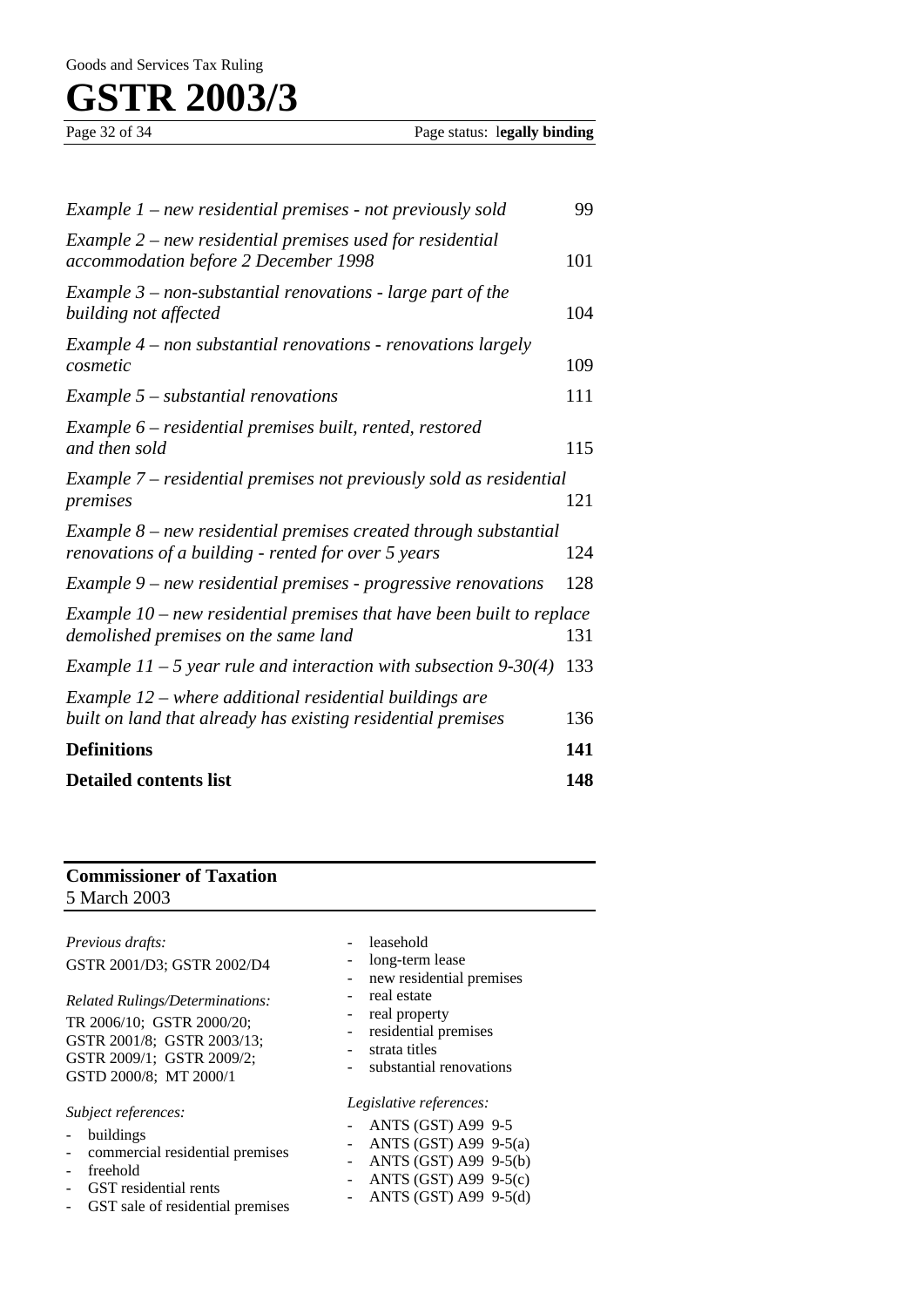Page status: **legally binding** 

| ANTS (GST) A99 9-20        |  |
|----------------------------|--|
| ANTS (GST) A99 9-25(4)     |  |
| ANTS (GST) A99 9-30(4)     |  |
| ANTS (GST) A99 11-15(2)(a) |  |
| ANTS (GST) A99 23-5        |  |
| ANTS (GST) A99 40-A        |  |
| ANTS (GST) A99 40-35       |  |
| ANTS (GST) A99 40-35(1)(a) |  |
| ANTS (GST) A99 40-65       |  |
| ANTS (GST) A99 40-65(1)    |  |
| ANTS (GST) A99 40-65(2)    |  |
| ANTS (GST) A99 40-65(2)(a) |  |
| ANTS (GST) A99 40-65(2)(b) |  |
| ANTS (GST) A99 40-70       |  |
| ANTS (GST) A99 40-70(2)(b) |  |
| ANTS (GST) A99 40-75       |  |
| ANTS (GST) A99 40-75(1)    |  |

| ANTS (GST) A99 40-75(1)(a)  |
|-----------------------------|
| ANTS (GST) A99 40-75(1)(b)  |
| ANTS (GST) A99 40-75(1)(c)  |
| ANTS (GST) A99 40-75(2)     |
| ANTS (GST) A99 40-75(2)(a)  |
| ANTS (GST) A99 40-75(2)((b) |
| ANTS (GST) A99 40-75(3)     |
| ANTS (GST) A99 Div 188      |
| ANTS (GST) A99 195-1        |
| TAA 1953 Sch 1 Div 358      |
|                             |

#### *Other references:*

- Butterworths Australian Legal Dictionary 1997
- The Macquarie Dictionary, 3<sup>rd</sup> Edition

ATO references: NO: 2001/002148 ISSN: 1443-5160